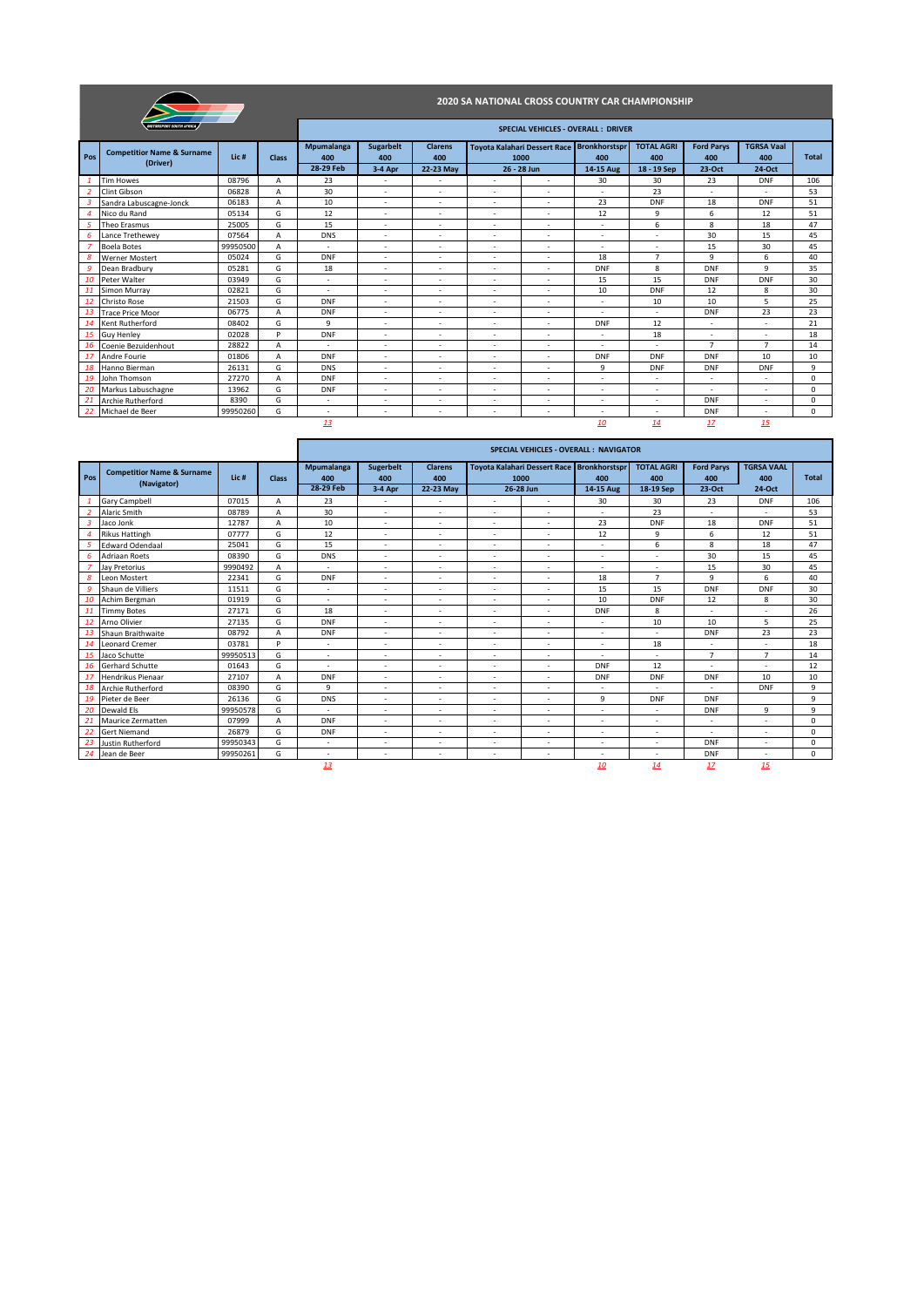|                |                                                   |                  |              |                                |                                    |                                    |                          |                                                    | <b>2020 SA NATIONAL CROSS COUNTRY CAR CHAMPIONSHIP</b> |                                         |                                    |                                    |                |
|----------------|---------------------------------------------------|------------------|--------------|--------------------------------|------------------------------------|------------------------------------|--------------------------|----------------------------------------------------|--------------------------------------------------------|-----------------------------------------|------------------------------------|------------------------------------|----------------|
|                | <b>MOTORSPORT SOUTH AFRICA</b>                    |                  |              |                                |                                    |                                    |                          |                                                    | <b>PRODUTION VEHICLES - OVERALL: DRIVER</b>            |                                         |                                    |                                    |                |
| Pos            | <b>Competitior Name &amp; Surname</b><br>(Driver) | Lic <sub>#</sub> | Class        | Mpumalanga<br>400<br>28-29 Feb | <b>Sugarbelt</b><br>400<br>3-4 Apr | <b>Clarens</b><br>400<br>22-23 May | 1000                     | <b>Toyota Kalahari Dessert Race</b><br>26 - 28 Jun | <b>Bronkhorstspr</b><br>400<br>14-15 Aug               | <b>TOTAL AGRI</b><br>400<br>18 - 19 Sep | <b>FORD PARYS</b><br>400<br>23-Oct | <b>TGRSA VAAL</b><br>400<br>24-Oct | <b>Total</b>   |
|                | Henk Lategan                                      | 07782            | <b>FIA</b>   | 30                             | $\overline{\phantom{a}}$           | ٠                                  | $\overline{\phantom{a}}$ | ÷,                                                 | 30                                                     | 30                                      | 23                                 | 30                                 | 143            |
|                | Giniel de Villiers                                | 04720            | <b>FIA</b>   | 23                             | $\overline{\phantom{a}}$           |                                    | $\overline{\phantom{a}}$ |                                                    | 18                                                     | 12                                      | 15                                 | 23                                 | 91             |
| $\overline{3}$ | <b>Chris Visser</b>                               | 08941            | FIA          | 15                             | $\overline{\phantom{a}}$           | ۰                                  | $\overline{\phantom{a}}$ | $\overline{\phantom{a}}$                           | 23                                                     | <b>DNF</b>                              | 30                                 | 15                                 | 83             |
|                | Brian Baragwanath                                 | 08247            | FIA          | 12                             | $\overline{\phantom{a}}$           | ٠                                  | $\overline{\phantom{a}}$ | $\overline{\phantom{a}}$                           | 15                                                     | 23                                      | 4                                  | 18                                 | 72             |
|                | Shameer Variawa                                   | 19938            | <b>FIA</b>   | 8                              | ٠                                  |                                    | $\overline{\phantom{a}}$ | ٠                                                  | 12                                                     | 18                                      | 9                                  | 10                                 | 57             |
|                | Gareth Woolridge                                  | 08147            | FIA          | $\overline{\phantom{a}}$       | $\overline{\phantom{a}}$           | $\overline{\phantom{a}}$           | $\overline{\phantom{a}}$ | $\overline{\phantom{a}}$                           | 10                                                     | 15                                      | 18                                 | 12                                 | 55             |
|                | Lance Woolridge                                   | 08882            | FIA          | 18                             | $\overline{\phantom{a}}$           | $\overline{\phantom{a}}$           | $\overline{\phantom{a}}$ | $\overline{\phantom{a}}$                           | 9                                                      | 10                                      | 6                                  | 0                                  | 43             |
|                | Clint Weston                                      | 20073            | FIA          | <b>DNF</b>                     | $\overline{\phantom{a}}$           | ٠                                  | $\overline{\phantom{a}}$ | $\overline{\phantom{a}}$                           | 8                                                      | $\overline{4}$                          | 12                                 | $\overline{7}$                     | 31             |
| <b>g</b>       | Johan Horn                                        | 06585            | $\mathbf{T}$ | 10                             | $\overline{\phantom{a}}$           |                                    |                          |                                                    | <b>DNF</b>                                             | 3                                       | 5                                  | 8                                  | 26             |
| -10            | <b>Wors Prinsloo</b>                              | 21167            | $\mathbf{T}$ | $\overline{7}$                 | ÷                                  | ٠                                  | $\overline{\phantom{a}}$ | ٠                                                  | <b>DNF</b>                                             | 6                                       | 10                                 | <b>DNF</b>                         | 23             |
| 11             | <b>Ernest Roberts</b>                             | 16836            | FIA          | <b>DNF</b>                     | $\overline{\phantom{a}}$           | ٠                                  | $\overline{\phantom{a}}$ | ٠                                                  | $\overline{7}$                                         | 5                                       | 2                                  | 9                                  | 23             |
| 12             | Johan van Staden                                  | 09997            | FIA          | <b>DNF</b>                     | $\overline{\phantom{a}}$           | ٠                                  | $\overline{\phantom{a}}$ | ٠                                                  | 5                                                      | 8                                       | $\overline{7}$                     | $\mathbf{1}$                       | 21             |
| 13             | Malcolm Kock                                      | 11781            | $\mathsf{T}$ | <b>DNF</b>                     | ٠                                  | $\overline{\phantom{a}}$           | $\overline{\phantom{a}}$ | ٠                                                  |                                                        | $\overline{7}$                          | 8                                  | 5                                  | 20             |
| 14             | <b>Terence Marsh</b>                              | 08022            | T            | 5                              | $\overline{\phantom{a}}$           | ÷                                  | $\overline{\phantom{a}}$ | ÷                                                  | 6                                                      | $\mathbf{1}$                            | $\overline{3}$                     | 4                                  | 19             |
| 15             | Gary Bertholdt                                    | 07390            | $\mathbf{T}$ | 9                              | $\overline{\phantom{a}}$           | ٠                                  | $\overline{\phantom{a}}$ | ٠                                                  | <b>DNF</b>                                             | $\overline{2}$                          | $\Omega$                           | 3                                  | 14             |
| 16             | <b>Marius Fourie</b>                              | 04413            | <b>FIA</b>   | $\overline{\mathbf{3}}$        | ä,                                 |                                    |                          |                                                    | <b>DNF</b>                                             | <b>DNF</b>                              | $\mathbf{1}$                       | 6                                  | 10             |
| -17            | Mark corbett                                      | 12134            | FIA          | $\overline{\phantom{a}}$       | $\overline{\phantom{a}}$           | ÷                                  | $\sim$                   | ÷                                                  | $\overline{\phantom{a}}$                               | 9                                       | 0                                  | $\overline{\phantom{a}}$           | 9              |
| 18             | <b>Thilo Himmel</b>                               | 389              | FIA          | 6                              | $\overline{\phantom{a}}$           | ٠                                  | $\overline{\phantom{a}}$ | ٠                                                  |                                                        | $\overline{\phantom{a}}$                |                                    |                                    | 6              |
| 19             | Jacques van Tonder                                | 08204            | $\mathbf{T}$ | 4                              | ÷                                  | ٠                                  | $\overline{\phantom{a}}$ | ٠                                                  |                                                        | $\overline{\phantom{a}}$                | $\Omega$                           | <b>DNF</b>                         | 4              |
| 20             | <b>Bernard Johnstone</b>                          | 22309            | T            | $\overline{2}$                 | $\sim$                             | $\sim$                             | $\sim$                   | $\overline{\phantom{a}}$                           | $\overline{\phantom{a}}$                               | $\overline{\phantom{a}}$                | $\overline{\phantom{a}}$           | $\overline{\phantom{a}}$           | $\overline{2}$ |
| 21             | Philip Botha                                      | 27700            | <b>FIA</b>   | $\overline{\phantom{a}}$       | ÷                                  |                                    | $\overline{a}$           | ÷                                                  |                                                        | ٠                                       | $\Omega$                           | $\overline{2}$                     | $\overline{2}$ |
| 22             | <b>Marcos Baumgart</b>                            | 103              | FIA          | $\mathbf{1}$                   | $\overline{\phantom{a}}$           | $\overline{\phantom{a}}$           | $\overline{\phantom{a}}$ | ٠                                                  |                                                        | $\overline{a}$                          | $\overline{\phantom{a}}$           | ÷                                  | $\mathbf{1}$   |
|                | Daniel Schroder                                   | 1028102          | FIA          | <b>DNF</b>                     | $\overline{\phantom{a}}$           | $\overline{\phantom{a}}$           | $\overline{\phantom{a}}$ | $\overline{\phantom{a}}$                           | $\overline{\phantom{a}}$                               | $\overline{\phantom{a}}$                | $\overline{\phantom{a}}$           | $\overline{\phantom{a}}$           | $\mathbf 0$    |
| 24             | Ramon Bezuidenhout                                | 15316            | <b>FIA</b>   | <b>DNF</b>                     | $\overline{\phantom{a}}$           | ÷,                                 | $\overline{\phantom{a}}$ | $\overline{\phantom{a}}$                           | $\overline{\phantom{a}}$                               | $\overline{\phantom{a}}$                |                                    | ÷,                                 | $\mathbf 0$    |
|                |                                                   |                  |              | 21                             |                                    |                                    |                          |                                                    | 15                                                     | 17                                      | 19                                 | 18                                 |                |

|                |                        |                  |              |                          |                          |                          |                                     |                          | <b>PRODUCTION VEHICLES - OVERALL: NAVIGATOR</b> |                          |                   |                   |                |
|----------------|------------------------|------------------|--------------|--------------------------|--------------------------|--------------------------|-------------------------------------|--------------------------|-------------------------------------------------|--------------------------|-------------------|-------------------|----------------|
|                |                        |                  |              | Mpumalanga               | Sugerbelt                | <b>Clarens</b>           | <b>Toyota Kalahari Dessert Race</b> |                          | <b>Bronkhorstspr</b>                            | <b>TOTAL AGRI</b>        | <b>FORD PARYS</b> | <b>TGRSA VAAL</b> |                |
| Pos            | <b>Navigator</b>       | Lic <sub>#</sub> | <b>Class</b> | 400                      | 400                      | 400                      | 1000                                |                          | 400                                             | 400                      | 400               | 400               | <b>Total</b>   |
|                |                        |                  |              | 28-29 Feb                | 3-4 Apr                  | 22-23 May                |                                     | 26-28 Jun                | 14-15 Aug                                       | 18-19 Sep                | 23-Oct            | 24-Oct            |                |
| $\mathbf{1}$   | <b>Brett Cummings</b>  | 22130            | <b>FIA</b>   | 30                       | ٠                        | $\overline{\phantom{a}}$ | $\sim$                              | $\overline{\phantom{a}}$ | 30                                              | 30                       | 23                | 30                | 143            |
| $\overline{2}$ | Danie Stassen          | 08890            | FIA          | 15                       | ٠                        |                          | ٠                                   |                          | 23                                              | <b>DNF</b>               | 30                | 15                | 83             |
| -3             | Alex Haro Bravo        | 0015ESP          | FIA          | 23                       | $\overline{\phantom{a}}$ | $\overline{\phantom{a}}$ | ٠                                   | $\overline{\phantom{a}}$ | $\overline{\phantom{a}}$                        | $\overline{\phantom{a}}$ | 15                | 23                | 61             |
| $\overline{a}$ | <b>Taye Perry</b>      | 14649            | FIA          | $\overline{\phantom{a}}$ | ٠                        | $\overline{\phantom{a}}$ | $\overline{\phantom{a}}$            | $\overline{\phantom{a}}$ | 15                                              | 23                       | 4                 | 18                | 60             |
| 5              | Dennis Murphy          | 08279            | FIA          | 8                        | ٠                        |                          | $\overline{\phantom{a}}$            |                          | 12                                              | 18                       | 9                 | 10                | 57             |
| 6              | Boyd Dreyer            | 08156            | FIA          | $\overline{\phantom{a}}$ | ٠                        | $\overline{\phantom{a}}$ | $\overline{\phantom{a}}$            | $\overline{\phantom{a}}$ | 10                                              | 15                       | 18                | 12                | 55             |
| 7              | <b>Elvene Vonk</b>     | 07206            | FIA          | 18                       | ٠                        | $\overline{\phantom{a}}$ | $\overline{\phantom{a}}$            | $\overline{\phantom{a}}$ | 9                                               | 10                       | 6                 | 0                 | 43             |
| 8              | Juan Mohr              | 99946671         | FIA          | 12                       | ٠                        | $\overline{\phantom{a}}$ | $\overline{\phantom{a}}$            | $\overline{\phantom{a}}$ | 18                                              | 12                       | $\mathbf 0$       |                   | 42             |
| <b>q</b>       | Gerhard Snyman         | 28554            | FIA          | <b>DNF</b>               | $\overline{\phantom{a}}$ | $\sim$                   | $\sim$                              | $\overline{\phantom{a}}$ | 8                                               | 4                        | 12                | $\overline{7}$    | 31             |
| 10             | Werner Horn            | 06586            | $\mathsf{T}$ | 10                       | ÷                        | $\overline{a}$           | $\sim$                              | $\sim$                   | <b>DNF</b>                                      | $\overline{3}$           | 5                 | 8                 | 26             |
| 11             | Andre Vermeulen        | 08675            | T            | $\overline{7}$           | ٠                        | $\sim$                   | $\overline{\phantom{a}}$            | $\overline{\phantom{a}}$ | <b>DNF</b>                                      | 6                        | 10                | <b>DNF</b>        | 23             |
| 12             | Henry Kohne            | 06405            | FIA          | <b>DNF</b>               |                          |                          | $\overline{\phantom{a}}$            |                          | $\overline{7}$                                  | 5                        | $\overline{2}$    | 9                 | 23             |
| 13             | Frans Kock             | 07251            | $\mathsf{T}$ | <b>DNF</b>               | ٠                        | $\sim$                   | $\sim$                              | $\sim$                   | $\overline{\phantom{a}}$                        | $\overline{7}$           | 8                 | 5                 | 20             |
| 14             | Letshego Zulu          | 19976            | T            | 5                        | ÷                        | $\overline{\phantom{a}}$ | $\overline{\phantom{a}}$            | $\sim$                   | 6                                               | $\mathbf{1}$             | 3                 | 4                 | 19             |
| 15             | Sean van Staden        | 08383            | FIA          | DNF                      | ٠                        | $\overline{\phantom{a}}$ | $\overline{\phantom{a}}$            | $\overline{\phantom{a}}$ | 5                                               | 8                        |                   |                   | 13             |
| 16             | Jolinda Fourie         | 04412            | FIA          | 3                        |                          |                          | $\sim$                              |                          | <b>DNF</b>                                      | <b>DNF</b>               | $\mathbf{1}$      | 6                 | 10             |
| 17             | Siegfried Rousseau     | 99946352         | T            | 9                        | ٠                        | $\overline{\phantom{a}}$ | $\overline{\phantom{a}}$            | $\overline{\phantom{a}}$ | $\overline{\phantom{a}}$                        | $\overline{\phantom{a}}$ |                   |                   | 9              |
| 18             | Rodney Burke           | 09116            | FIA          | $\overline{\phantom{a}}$ | ٠                        | $\overline{\phantom{a}}$ | $\overline{\phantom{a}}$            | $\sim$                   | $\overline{\phantom{a}}$                        | 9                        |                   |                   | 9              |
| 19             | Leander Pienaar        | 99950586         | FIA          | $\overline{\phantom{a}}$ | ٠                        | $\overline{\phantom{a}}$ | $\overline{\phantom{a}}$            | $\overline{\phantom{a}}$ | $\overline{\phantom{a}}$                        | $\overline{\phantom{a}}$ | $\overline{7}$    | $\mathbf{1}$      | 8              |
| 20             | Gerhard Schutte        | 01643            | FIA          | 6                        | ٠                        |                          | $\overline{\phantom{a}}$            |                          |                                                 |                          |                   |                   | 6              |
| 21             | <b>Geoff Minnitt</b>   | 99948570         | FIA          | ٠                        | ٠                        | $\overline{\phantom{a}}$ | $\overline{\phantom{a}}$            | ٠                        | <b>DNF</b>                                      | $\overline{2}$           | $\Omega$          | 3                 | 5              |
| 22             | Sammy Redelinghuys     | 14780            | $\mathsf{T}$ | $\overline{4}$           | ٠                        |                          | $\overline{\phantom{a}}$            |                          | $\overline{\phantom{a}}$                        | $\overline{\phantom{a}}$ | $\Omega$          | <b>DNF</b>        | 4              |
| 23             | Minette Johnstone      | 23608            | T            | 2                        | $\sim$                   | $\sim$                   | $\sim$                              | $\sim$                   | $\overline{\phantom{a}}$                        | $\sim$                   |                   |                   | $\overline{2}$ |
| 24             | Roelof Janse van Vuren | 27742            | FIA          | ÷,                       | ٠                        | $\overline{\phantom{a}}$ | $\overline{\phantom{a}}$            | $\overline{\phantom{a}}$ | $\overline{\phantom{a}}$                        | $\overline{\phantom{a}}$ | $\Omega$          | $\overline{2}$    | $\overline{2}$ |
| 25             | Kieber Cincea          | 102 CBA          | FIA          | $\mathbf{1}$             | ٠                        |                          | $\overline{\phantom{a}}$            | $\overline{\phantom{a}}$ | $\overline{\phantom{a}}$                        | ٠                        |                   |                   | 1              |
| 26             | <b>Wade Harris</b>     | 99948569         | FIA          | $\overline{a}$           | ÷                        | $\overline{\phantom{a}}$ | $\overline{\phantom{a}}$            | $\sim$                   | $\mathbf 0$                                     | $\overline{a}$           |                   |                   | $\Omega$       |
| 27             | Ryan Bland             | 08082            | FIA          | <b>DNF</b>               | ٠                        | $\sim$                   | $\overline{\phantom{a}}$            | $\overline{\phantom{a}}$ | $\overline{\phantom{a}}$                        | $\overline{\phantom{a}}$ |                   |                   | $\mathbf 0$    |
| 28             | Maret Bezuidenhout     | 15358            | FIA          | DNF                      | $\sim$                   | $\sim$                   | $\sim$                              | $\sim$                   | $\overline{\phantom{a}}$                        | $\sim$                   |                   |                   | $\mathbf{0}$   |
|                |                        |                  |              | 21                       |                          |                          |                                     |                          | 15                                              | 17                       | 19                | 18                |                |

Ē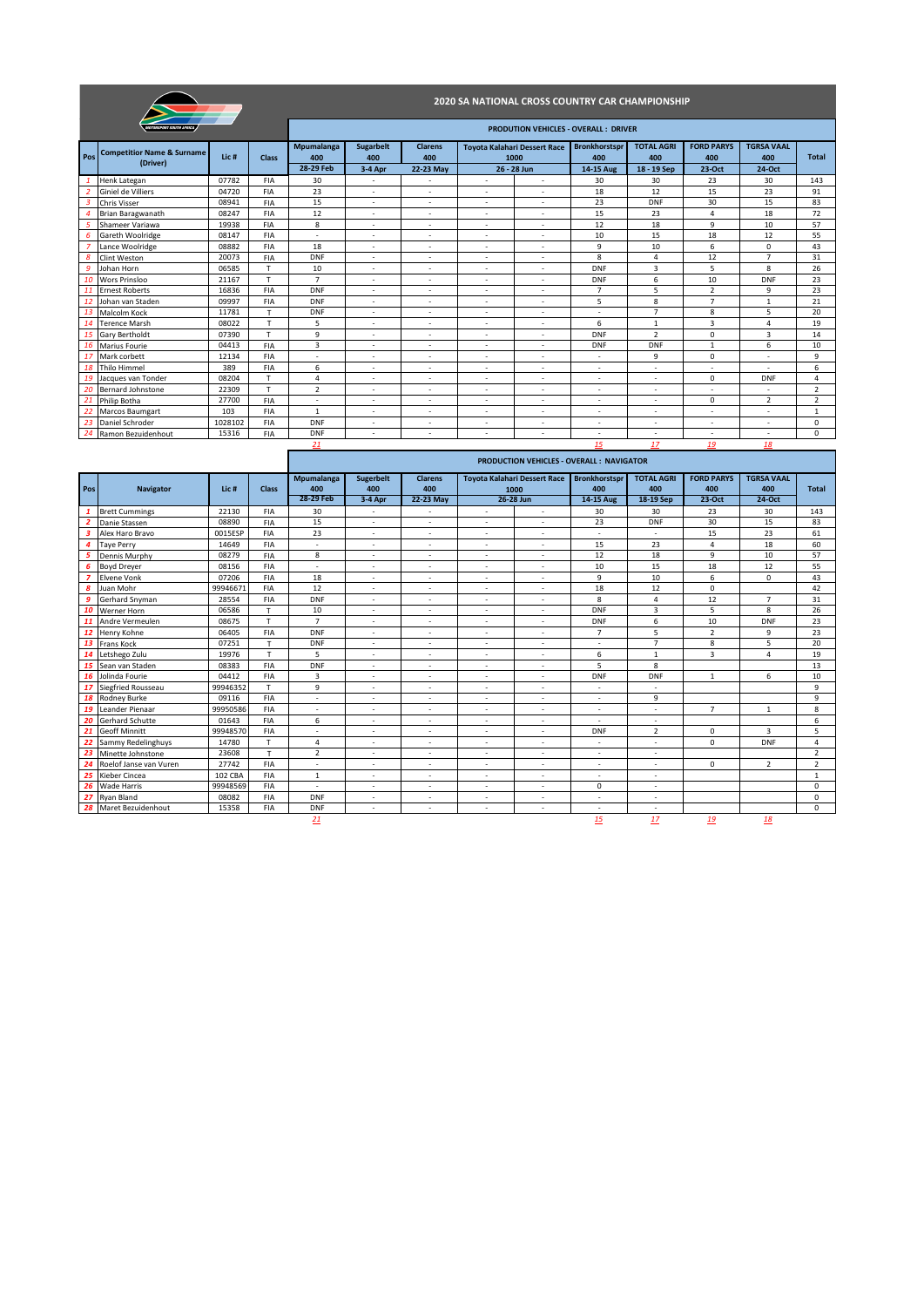

|     | MOTORSPORT SOUTH AFRICA |                |            |              |                          |                          |         |                          |                          |                          |                                     | <b>CLASS A - DRIVERS</b> |                          |                  |                          |                          |                |              |                       |              |              |
|-----|-------------------------|----------------|------------|--------------|--------------------------|--------------------------|---------|--------------------------|--------------------------|--------------------------|-------------------------------------|--------------------------|--------------------------|------------------|--------------------------|--------------------------|----------------|--------------|-----------------------|--------------|--------------|
|     |                         |                |            | Mpumalanga   | Sugerbelt                |                          |         | <b>Clarens</b>           |                          |                          | <b>Toyota Kalahari Dessert Race</b> |                          |                          | Bronkhorstspruit | <b>TOTAL AGRI</b>        |                          | Ford Parys 400 |              | <b>TGRSA Vaal 400</b> |              | <b>Total</b> |
| Pos | <b>Driver</b>           | <b>CLASS</b>   | 28-29 Feb  |              |                          | $3-4$ Apr                |         | 22-23 May                |                          |                          | 26-28 Jun                           |                          | 14-15 Aug                |                  | 18-19 Sep                |                          | 23-Oct         |              | 24-Oct                |              |              |
|     |                         |                | Overall    | <b>Class</b> | Overall                  | <b>Class</b>             | Overall | <b>Class</b>             | Overall                  | <b>Class</b>             | Overall                             | <b>Class</b>             | Overall                  | <b>Class</b>     | Overall                  | <b>Class</b>             | Overal         | <b>Class</b> | Overall               | <b>Class</b> |              |
|     | <b>Tim Howes</b>        | $\mathsf{A}$   | 23         |              | $\overline{\phantom{a}}$ | $\sim$                   | $\sim$  | $\overline{\phantom{a}}$ | $\sim$                   | $\overline{\phantom{a}}$ | $\overline{\phantom{a}}$            | $\sim$                   | 15                       |                  | 18                       |                          | 18             |              | <b>DNF</b>            |              | 99           |
|     | Sandra Labuscagne-Jonk  | $\overline{A}$ | 18         |              |                          | $\overline{\phantom{a}}$ | $\sim$  | $\overline{\phantom{a}}$ |                          | $\sim$                   | $\sim$                              |                          |                          |                  | <b>DNF</b>               |                          | 15             |              | <b>DNF</b>            |              | 70           |
|     | Clint Gibson            | $\mathsf{A}$   | 30         |              | $\overline{\phantom{0}}$ | $\overline{\phantom{a}}$ | $\sim$  | $\overline{\phantom{a}}$ | -                        | $\overline{\phantom{a}}$ | $\sim$                              | $\overline{\phantom{0}}$ | $\overline{\phantom{0}}$ |                  | $-$<br>15                |                          |                |              |                       |              | 55           |
|     | Lance Trethewey         | $\mathsf{A}$   | <b>DNS</b> | $\sim$       | $\overline{\phantom{a}}$ | $\overline{\phantom{a}}$ | $\sim$  | $\overline{\phantom{a}}$ | $\overline{\phantom{a}}$ | $\overline{\phantom{a}}$ | $\overline{\phantom{a}}$            | $\overline{\phantom{0}}$ | $\overline{\phantom{a}}$ | $\sim$           | $\overline{\phantom{a}}$ | $\overline{\phantom{a}}$ | 23             |              | 18                    |              | 51           |
|     | <b>Boela Botes</b>      | $\mathsf{H}$   |            | $\sim$       | $\overline{\phantom{a}}$ | $\sim$                   | $\sim$  | $\sim$                   | -                        | $\sim$                   | $\sim$                              | $\overline{\phantom{a}}$ | $\overline{\phantom{0}}$ | $\sim$           | $\overline{\phantom{a}}$ | $\overline{\phantom{a}}$ | 12             |              | 23                    |              | 45           |
|     | Andre Fourie            | $\mathsf{A}$   | <b>DNF</b> |              | $\overline{\phantom{a}}$ | $\overline{\phantom{a}}$ | $\sim$  | $\overline{\phantom{a}}$ | $\overline{\phantom{a}}$ | $\overline{\phantom{a}}$ | $\sim$                              | $\overline{\phantom{a}}$ | <b>DNF</b>               |                  | <b>DNF</b>               |                          | <b>DNF</b>     |              | 15                    |              | 40           |
|     | John Thomson            | $\overline{a}$ | <b>DNF</b> |              | $\overline{\phantom{a}}$ | $\overline{\phantom{a}}$ | $\sim$  | $\sim$                   | $\overline{\phantom{a}}$ | $\overline{\phantom{a}}$ | $\sim$                              | $\overline{\phantom{0}}$ | $\overline{\phantom{a}}$ | $\sim$           | $\overline{\phantom{a}}$ | $\overline{\phantom{a}}$ |                |              |                       |              |              |
|     | <b>Trace Price Moor</b> |                | <b>DNF</b> |              | ۰.                       | $\overline{\phantom{a}}$ | $\sim$  | -                        | -                        | $\overline{\phantom{a}}$ | $\sim$                              | $\overline{\phantom{0}}$ |                          |                  | -                        | $\overline{\phantom{a}}$ |                |              |                       |              |              |
|     |                         |                |            |              |                          |                          |         |                          |                          |                          |                                     |                          |                          |                  |                          |                          |                |              |                       |              |              |

|                  |                       |              |                          |                          |                          |                          |                          |                          |                          |                          |                                     | <b>CLASS G - DRIVERS</b> |                          |                         |                          |                   |                          |                          |            |                       |              |
|------------------|-----------------------|--------------|--------------------------|--------------------------|--------------------------|--------------------------|--------------------------|--------------------------|--------------------------|--------------------------|-------------------------------------|--------------------------|--------------------------|-------------------------|--------------------------|-------------------|--------------------------|--------------------------|------------|-----------------------|--------------|
|                  |                       |              |                          | <b>Mpumalanga</b>        |                          | <b>Sugerbelt</b>         | <b>Clarens</b>           |                          |                          |                          | <b>Toyota Kalahari Dessert Race</b> |                          |                          | <b>Bronkhorstspruit</b> |                          | <b>TOTAL AGRI</b> |                          | Ford Parys 400           |            | <b>TGRSA VAAL 400</b> | <b>Total</b> |
| Pos <sup>1</sup> | <b>Driver</b>         | <b>CLASS</b> |                          | 28-29 Feb                |                          | $3-4$ Apr                |                          | 22-23 May                |                          |                          | 26-28 Jun                           |                          |                          | 14-15 Aug               |                          | 18-19 Sep         |                          | 23-Oct                   |            | 24-Oct                |              |
|                  |                       |              | Overall                  | Class                    | Overall                  | <b>Class</b>             | Overall                  | <b>Class</b>             | Overall                  | <b>Class</b>             | Overall                             | <b>Class</b>             | Overall                  | <b>Class</b>            | Overall                  | <b>Class</b>      | Overall                  | <b>Class</b>             | Overall    | <b>Class</b>          |              |
|                  | Nico du Rand          | G            | 18                       |                          | $\sim$                   | $\sim$                   | $\sim$                   | $\overline{\phantom{a}}$ | $\overline{\phantom{a}}$ | $\sim$                   | $\overline{\phantom{0}}$            | $\overline{\phantom{a}}$ | 18                       |                         | 15                       |                   | 10                       |                          | 23         |                       | 109          |
|                  | Theo Erasmus          | G            | 23                       |                          | $\overline{\phantom{a}}$ | $\overline{\phantom{a}}$ | $\sim$                   | $\overline{\phantom{a}}$ | $\sim$                   | $\sim$                   | - -                                 | $\overline{\phantom{a}}$ | $\overline{\phantom{a}}$ | $\sim$                  | q                        |                   | 15                       |                          | 30         |                       | 97           |
|                  | <b>Werner Mostert</b> | G            | <b>DNF</b>               |                          | $\overline{\phantom{a}}$ | $\sim$                   | $\sim$                   | $\overline{\phantom{0}}$ | $\sim$                   | $\sim$                   | $\overline{\phantom{a}}$            | $\overline{\phantom{0}}$ | 30                       |                         | 10                       |                   | 18                       |                          | 10         |                       | 93           |
|                  | Dean Bradbury         | G            | 30                       |                          | $\overline{\phantom{a}}$ | $\sim$                   | $\sim$                   | $\overline{\phantom{a}}$ | $\overline{\phantom{a}}$ | $\overline{\phantom{a}}$ | <b>.</b>                            | $\sim$                   | <b>DNF</b>               |                         | 12                       |                   | <b>DNF</b>               |                          | 18         |                       | 85           |
|                  | <b>Simon Murray</b>   | G            | $\overline{\phantom{0}}$ | $\overline{\phantom{a}}$ | $\overline{\phantom{a}}$ | $\sim$                   | $\sim$                   | $\overline{\phantom{a}}$ | $\overline{\phantom{a}}$ | $\sim$                   | <b>.</b>                            | $\overline{\phantom{0}}$ | 15                       |                         | <b>DNF</b>               |                   | 30                       |                          | 15         |                       | 80           |
|                  | Peter Walter          | G            | $\overline{\phantom{0}}$ | $\sim$                   | $\overline{\phantom{a}}$ | $\overline{\phantom{a}}$ | $\overline{\phantom{0}}$ | $\sim$                   | $\sim$                   | $\sim$                   | $\overline{\phantom{a}}$            | $\overline{\phantom{a}}$ | 23                       |                         | 30                       |                   | <b>DNF</b>               |                          | <b>DNF</b> |                       | 73           |
|                  | <b>Christo Rose</b>   | G            | <b>DNF</b>               |                          | $\overline{\phantom{a}}$ | $\sim$                   | $\sim$                   | $\overline{\phantom{a}}$ | $\sim$                   | $\overline{\phantom{a}}$ | $\overline{\phantom{0}}$            | $\overline{\phantom{0}}$ |                          | $\sim$                  | 18                       |                   | 23                       |                          |            |                       | 70           |
|                  | Kent Rutherford       | G            | 15                       |                          | $\overline{\phantom{a}}$ | $\sim$                   | $\overline{\phantom{a}}$ | $\overline{\phantom{a}}$ | $\sim$                   | $\sim$                   | $\overline{\phantom{a}}$            | $\overline{\phantom{0}}$ | <b>DNF</b>               |                         | 23                       |                   | $\overline{\phantom{a}}$ | $\overline{\phantom{0}}$ | $\sim$     | $\sim$                | 53           |
|                  | Coenie Bezuidenhout   | G            | $\overline{\phantom{a}}$ | $\overline{\phantom{a}}$ | $\overline{\phantom{a}}$ | $\sim$                   | $\sim$                   | $\overline{\phantom{a}}$ | $\sim$                   | $\overline{\phantom{a}}$ | $\overline{\phantom{a}}$            | $\overline{\phantom{0}}$ | $\overline{\phantom{a}}$ | $\sim$                  | $\overline{\phantom{a}}$ | $\sim$            | 12                       |                          | 12         |                       | 34           |
|                  | Hanno Bierman         | G            | <b>DNS</b>               | $\sim$                   | $\overline{\phantom{a}}$ | $\sim$                   | $\sim$                   | $\sim$                   | $\sim$                   | $\overline{\phantom{a}}$ | $\overline{\phantom{0}}$            | $\overline{\phantom{0}}$ | 12                       |                         | <b>DNF</b>               |                   | <b>DNF</b>               |                          | <b>DNF</b> |                       | 32           |
|                  | Archie Rutherford     | G            | $\sim$                   | $\sim$                   | $\overline{\phantom{a}}$ | $\sim$                   | $\sim$                   | $\overline{\phantom{0}}$ | $\sim$                   | $\sim$                   | $\overline{\phantom{a}}$            | $\overline{\phantom{a}}$ | $\overline{\phantom{0}}$ | $\sim$                  | $\overline{\phantom{a}}$ | $\sim$            | <b>DNF</b>               |                          | $\sim$     | $\sim$                |              |
|                  | Michael de Beer       | G            | $\sim$                   | $\sim$                   | $\overline{\phantom{a}}$ | $\overline{\phantom{a}}$ | $\sim$                   | $\sim$                   | $\sim$                   | $\sim$                   | $\overline{\phantom{0}}$            | $\overline{\phantom{a}}$ | $\sim$                   | $\sim$                  | $\overline{\phantom{a}}$ | $\sim$            | <b>DNF</b>               |                          | $\sim$     | $\sim$                |              |
|                  | 13 Markus Labuschagne | G            | <b>DNF</b>               |                          | $\sim$                   |                          | $\sim$                   | $\overline{\phantom{a}}$ | $\sim$                   | $\sim$                   | <b>.</b>                            | $\overline{\phantom{0}}$ |                          | $\sim$                  | $\overline{\phantom{a}}$ | $\sim$            | $\sim$                   |                          | $\sim$     | $\sim$                |              |
|                  |                       |              |                          |                          |                          |                          |                          |                          |                          |                          |                                     |                          |                          |                         |                          |                   | 11                       |                          |            |                       |              |

|     |                         |              |         |                   |           |              |                |              |         |              |                                     | <b>CLASS P - DRIVERS</b> |                         |       |           |                   |                |              |                       |              |              |
|-----|-------------------------|--------------|---------|-------------------|-----------|--------------|----------------|--------------|---------|--------------|-------------------------------------|--------------------------|-------------------------|-------|-----------|-------------------|----------------|--------------|-----------------------|--------------|--------------|
|     |                         |              |         | <b>Mpumalanga</b> | Sugerbelt |              | <b>Clarens</b> |              |         |              | <b>Tovota Kalahari Dessert Race</b> |                          | <b>Bronkhorstspruit</b> |       |           | <b>TOTAL AGRI</b> | Ford Parys 400 |              | <b>TGRSA VAAL 400</b> |              | <b>Total</b> |
| Pos | <b>Driver</b>           | <b>CLASS</b> |         | 28-29 Feb         |           | $3-4$ Apr    |                | 22-23 May    |         |              | 26-28 Jun                           |                          | 14-15 Aug               |       | 18-19 Sep |                   | $23-Oct$       |              | 24-Oct                |              |              |
|     |                         |              | Overall | Class             | Overall   | <b>Class</b> | Overall        | <b>Class</b> | Overall | <b>Class</b> | Overall                             | <b>Class</b>             | Overall                 | Class | Overall   | Class             | <b>Overall</b> | <b>Class</b> | Overall               | <b>Class</b> |              |
|     | <b>Trice Price Moor</b> |              |         |                   |           |              |                |              |         |              |                                     |                          |                         |       |           |                   | 10             |              |                       |              | 30           |
|     | <b>Guy Henley</b>       |              |         |                   |           |              |                |              |         |              |                                     |                          |                         |       | 10        |                   |                |              |                       |              |              |
|     |                         |              |         |                   |           |              |                |              |         |              |                                     |                          |                         |       |           |                   |                |              |                       |              |              |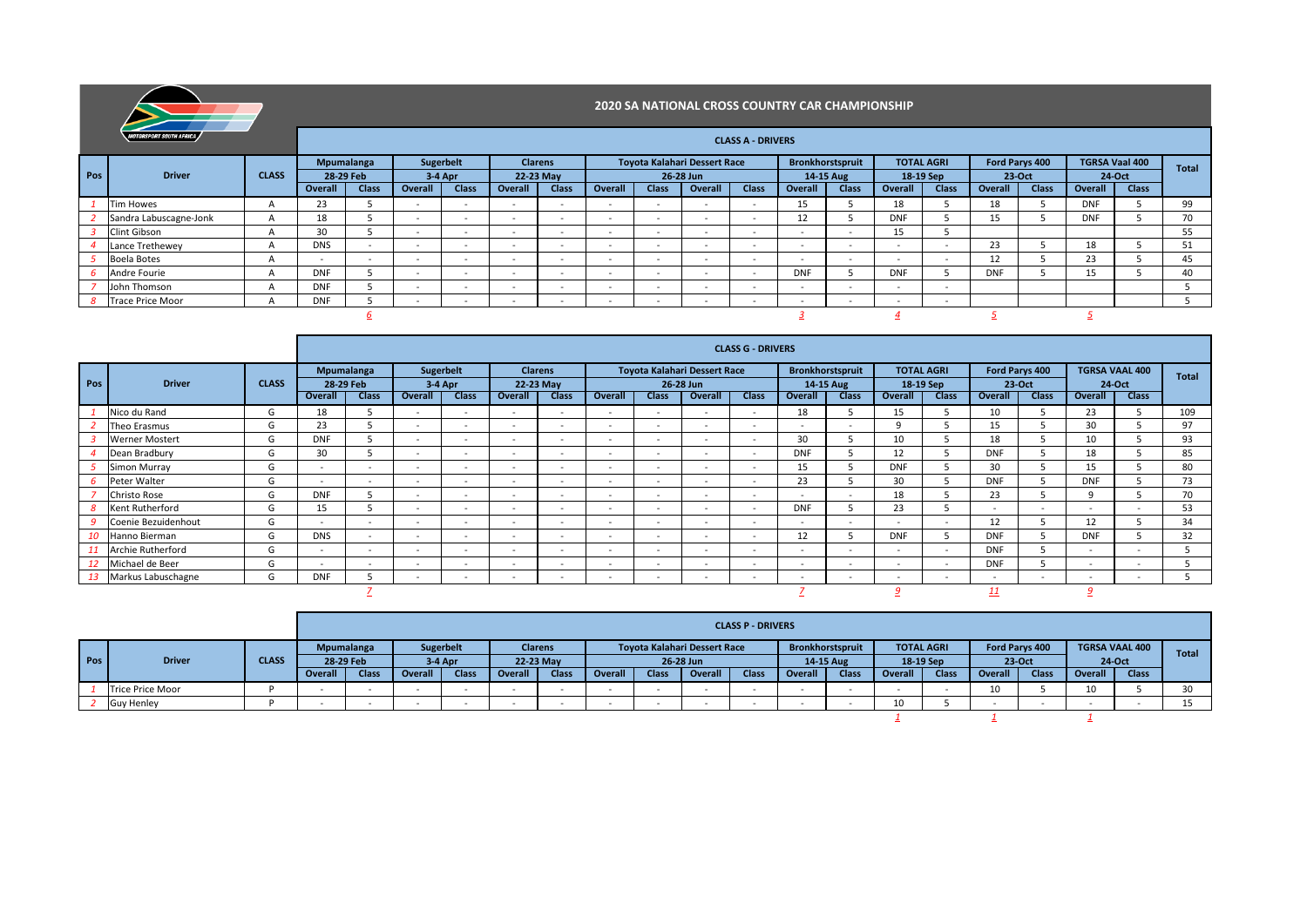|     |                                |              |                                                                                                                                                                                                                                                                                                                                                                                                   |                                                                                                                                            |     |                          |        |                | <b>2020 SA NATIONAL CROSS COUNTRY CAR CHAMPIONSHIP</b> |  |                                     |                             |                          |                          |            |                   |            |                |       |           |              |
|-----|--------------------------------|--------------|---------------------------------------------------------------------------------------------------------------------------------------------------------------------------------------------------------------------------------------------------------------------------------------------------------------------------------------------------------------------------------------------------|--------------------------------------------------------------------------------------------------------------------------------------------|-----|--------------------------|--------|----------------|--------------------------------------------------------|--|-------------------------------------|-----------------------------|--------------------------|--------------------------|------------|-------------------|------------|----------------|-------|-----------|--------------|
|     | <b>MOTORSPORT SOUTH AFRICA</b> |              |                                                                                                                                                                                                                                                                                                                                                                                                   |                                                                                                                                            |     |                          |        |                |                                                        |  |                                     | <b>CLASS A - NAVIGATORS</b> |                          |                          |            |                   |            |                |       |           |              |
|     |                                |              | Mpumalanga                                                                                                                                                                                                                                                                                                                                                                                        |                                                                                                                                            |     | Sugerbelt                |        | <b>Clarens</b> |                                                        |  | <b>Toyota Kalahari Dessert Race</b> |                             |                          | Bronkhorstspruit         |            | <b>TOTAL AGRI</b> |            | Ford Parys 400 | Parys |           | <b>Total</b> |
| Pos | <b>Driver</b>                  | <b>CLASS</b> | 28-29 Feb                                                                                                                                                                                                                                                                                                                                                                                         |                                                                                                                                            |     | $3-4$ Apr                |        | 22-23 May      |                                                        |  | 26-28 Jun                           |                             |                          | 14-15 Aug                | 18-19 Sep  |                   |            | $23-Oct$       |       | 23-24 Oct |              |
|     |                                |              | <b>Class</b><br><b>Class</b><br>Overall<br><b>Class</b><br>Overall<br><b>Class</b><br><b>Overall</b><br><b>Class</b><br>Overall<br><b>Class</b><br>Overall<br><b>Class</b><br>Overall<br><b>Class</b><br>Overall<br><b>Class</b><br><b>Overall</b><br>Overall<br>23<br>18<br>15<br>18<br><b>DNF</b><br>$\mathsf{A}$<br>$\sim$<br>$\sim$<br>$\sim$<br>$\sim$<br>$\sim$<br>$\overline{\phantom{a}}$ |                                                                                                                                            |     |                          |        |                |                                                        |  |                                     |                             |                          |                          |            |                   |            |                |       |           |              |
|     | <b>Gary Campbell</b>           |              |                                                                                                                                                                                                                                                                                                                                                                                                   | <b>DNF</b><br><b>DNF</b><br>$\sim$<br>$\sim$<br>$\overline{\phantom{a}}$<br>$\sim$<br>$\overline{\phantom{a}}$<br>$\overline{\phantom{a}}$ |     |                          |        |                |                                                        |  |                                     |                             |                          |                          |            |                   |            |                | 99    |           |              |
|     | Jaco Jonck                     | $\mathsf{A}$ | 18<br>15<br>12                                                                                                                                                                                                                                                                                                                                                                                    |                                                                                                                                            |     |                          |        |                |                                                        |  |                                     |                             |                          |                          |            |                   |            | 70             |       |           |              |
|     | Alaric Smith                   | A            | 30                                                                                                                                                                                                                                                                                                                                                                                                |                                                                                                                                            |     | $\overline{\phantom{a}}$ | $\sim$ | $\sim$         | $\sim$                                                 |  | $\overline{\phantom{a}}$            | $\sim$                      | $\overline{\phantom{a}}$ | $\overline{\phantom{a}}$ | 15         |                   |            |                |       |           | 55           |
|     | <b>Adriaan Roets</b>           | $\mathsf{A}$ | <b>DNS</b>                                                                                                                                                                                                                                                                                                                                                                                        | $\overline{\phantom{a}}$                                                                                                                   |     | $\sim$                   |        |                |                                                        |  | $\overline{\phantom{a}}$            |                             | . .                      |                          |            |                   | 23         |                | 18    |           | 51           |
|     | Jay Pretorius                  | A            |                                                                                                                                                                                                                                                                                                                                                                                                   | $\overline{\phantom{a}}$                                                                                                                   | . . |                          | $\sim$ | . .            |                                                        |  | $\overline{\phantom{a}}$            | $\sim$                      | $\sim$                   | $\sim$                   |            | <b>COL</b>        | 12         |                | 23    |           | 45           |
|     | Hendrikus Pienaar              | A            | <b>DNF</b>                                                                                                                                                                                                                                                                                                                                                                                        |                                                                                                                                            |     | $\sim$                   | $\sim$ | $\sim$         | $\sim$                                                 |  | $\overline{\phantom{a}}$            | $\sim$                      | <b>DNF</b>               |                          | <b>DNF</b> |                   | <b>DNF</b> |                | 15    |           | 40           |
|     | Maurice Zermatten              | A            | <b>DNF</b>                                                                                                                                                                                                                                                                                                                                                                                        |                                                                                                                                            |     | $\sim$                   | $\sim$ | . .            | $\sim$                                                 |  | $\overline{\phantom{a}}$            | $\sim$                      |                          |                          |            |                   |            |                |       |           |              |
|     | 8 Shaun Braithwaite            |              | <b>DNF</b>                                                                                                                                                                                                                                                                                                                                                                                        |                                                                                                                                            |     |                          | $\sim$ |                | $\sim$                                                 |  | $\overline{\phantom{a}}$            |                             |                          | $\overline{\phantom{a}}$ |            | <b>COL</b>        |            |                |       |           |              |
|     |                                |              |                                                                                                                                                                                                                                                                                                                                                                                                   |                                                                                                                                            |     |                          |        |                |                                                        |  |                                     |                             |                          |                          |            |                   |            |                |       |           |              |

|     |                                                                                                                                                                                                                                                                                                                                            |              |                          |                          |            |                          |         |                |                          |                          |                                     | <b>CLASS G - NAVIGATORS</b> |                          |                          |                          |                   |                |                          |                          |                          |              |
|-----|--------------------------------------------------------------------------------------------------------------------------------------------------------------------------------------------------------------------------------------------------------------------------------------------------------------------------------------------|--------------|--------------------------|--------------------------|------------|--------------------------|---------|----------------|--------------------------|--------------------------|-------------------------------------|-----------------------------|--------------------------|--------------------------|--------------------------|-------------------|----------------|--------------------------|--------------------------|--------------------------|--------------|
|     |                                                                                                                                                                                                                                                                                                                                            |              |                          | Mpumalanga               | Sugerbelt  |                          |         | <b>Clarens</b> |                          |                          | <b>Toyota Kalahari Dessert Race</b> |                             | Bronkhorstspruit         |                          |                          | <b>TOTAL AGRI</b> | Ford Parys 400 |                          | <b>TGRSA VAAL 400</b>    |                          | <b>Total</b> |
| Pos | <b>Driver</b>                                                                                                                                                                                                                                                                                                                              | <b>CLASS</b> | 28-29 Feb                |                          | $3-4$ Apr  |                          |         | 22-23 May      |                          |                          | 26-28 Jun                           |                             |                          | 14-15 Aug                |                          | 18-19 Sep         |                | 23-Oct                   | 24-Oct                   |                          |              |
|     |                                                                                                                                                                                                                                                                                                                                            |              | Overall                  | <b>Class</b>             | Overall    | <b>Class</b>             | Overall | <b>Class</b>   | Overall                  | <b>Class</b>             | Overall                             | <b>Class</b>                | Overall                  | <b>Class</b>             | Overall                  | <b>Class</b>      | Overall        | <b>Class</b>             | Overall                  | <b>Class</b>             |              |
|     | <b>Rikus Hattingh</b>                                                                                                                                                                                                                                                                                                                      | G            | 18                       | 5                        |            | $\sim$                   | $\sim$  | $\sim$         | $\overline{\phantom{a}}$ | $\sim$                   | $\sim$                              | $\sim$                      | 18                       |                          | 15                       |                   | 10             | 5                        | 23                       |                          | 109          |
|     | <b>Edward Odendaal</b>                                                                                                                                                                                                                                                                                                                     | G            | 23                       | 5                        |            | $\overline{\phantom{a}}$ | $\sim$  | $\sim$         | $\sim$                   |                          | $\sim$                              | $\sim$                      | $\sim$                   | ×.                       | $\mathbf{q}$             |                   | 15             | 5                        | 30                       |                          | 97           |
|     | Leon Mostert                                                                                                                                                                                                                                                                                                                               | G            | <b>DNF</b>               | 5                        |            | $\sim$                   | a.      | $\sim$         | $\overline{\phantom{a}}$ | $\sim$                   | $\sim$                              | $\sim$                      | 30                       |                          | 10                       |                   | 18             | 5                        | 10                       |                          | 93           |
|     | Achim Bergman                                                                                                                                                                                                                                                                                                                              | G            | $\sim$                   | $\overline{\phantom{a}}$ |            | $\sim$                   | $\sim$  | $\sim$         | $\sim$                   | $\sim$                   | $\sim$                              | $\sim$                      | 15                       |                          | <b>DNF</b>               |                   | 30             | 5                        | 15                       |                          | 80           |
|     | G<br>23<br>30<br><b>DNF</b><br>Shaun de Villiers<br><b>DNF</b><br>$\sim$<br>$\sim$<br>$\sim$<br>$\sim$<br>$\sim$<br>$\overline{\phantom{a}}$<br>$\sim$<br>$\overline{\phantom{a}}$<br>a.<br>$\sim$<br>5<br>q<br>$\sim$<br>$\sim$<br>$\sim$<br>$\sim$<br>$\overline{\phantom{a}}$<br>$\sim$<br>$\sim$<br>$\sim$<br>$\overline{\phantom{a}}$ |              |                          |                          |            |                          |         |                |                          |                          |                                     |                             |                          |                          |                          |                   | 73             |                          |                          |                          |              |
| 6   | Arno Olivier                                                                                                                                                                                                                                                                                                                               | G            | <b>DNF</b>               |                          |            |                          |         |                |                          |                          |                                     |                             |                          |                          | 18                       |                   | 23             |                          |                          |                          | 70           |
|     | <b>Timmy Botes</b>                                                                                                                                                                                                                                                                                                                         | G            | 30                       | 5                        |            | $\sim$                   | a.      | $\sim$         | $\sim$                   | $\sim$                   | $\sim$                              | $\sim$                      | <b>DNF</b>               |                          | 12                       |                   | ×.             | $\sim$                   | $\sim$                   | $\overline{\phantom{a}}$ | 57           |
| 8   | Jaco Schutte                                                                                                                                                                                                                                                                                                                               | G            | $\sim$                   |                          |            | $\sim$                   | $\sim$  | $\sim$         | $\overline{\phantom{a}}$ | ٠                        | $\sim$                              | <b>COL</b>                  | $\overline{\phantom{a}}$ | ٠                        | ۰                        | <b>COL</b>        | 12             | 5                        | 12                       |                          | 34           |
| 9   | <b>Gerhard Schutte</b>                                                                                                                                                                                                                                                                                                                     | G            | $\sim$                   | $\overline{\phantom{a}}$ |            | ۰.                       | a.      | $\sim$         | $\sim$                   | ٠                        | $\sim$                              | $\sim$                      | <b>DNF</b>               |                          | 23                       |                   | $\sim$         |                          | ٠                        | $\overline{\phantom{a}}$ | 33           |
| 10  | Pieter de Beer                                                                                                                                                                                                                                                                                                                             | G            | <b>DNS</b>               | $\overline{\phantom{a}}$ |            | $\overline{\phantom{a}}$ | $\sim$  | $\sim$         | $\sim$                   | $\overline{\phantom{a}}$ | $\overline{\phantom{a}}$            | $\sim$                      | 12                       | ב                        | <b>DNF</b>               |                   | <b>DNF</b>     | 5                        | <b>DNF</b>               |                          | 32           |
| 11  | Dewald Els                                                                                                                                                                                                                                                                                                                                 | G            | $\overline{\phantom{a}}$ | $\overline{\phantom{a}}$ |            | $\overline{\phantom{a}}$ | $\sim$  | $\sim$         | $\overline{\phantom{a}}$ | $\overline{\phantom{a}}$ | $\overline{\phantom{a}}$            | $\sim$                      | $\overline{\phantom{a}}$ | ۰                        | $\overline{\phantom{a}}$ | <b>COLUM</b>      | <b>DNF</b>     | 5                        | 18                       |                          | 28           |
|     | Arichie Rutherford                                                                                                                                                                                                                                                                                                                         | G            | 15                       | 5                        |            | $\sim$                   | $\sim$  | $\sim$         | $\overline{\phantom{a}}$ | $\sim$                   | $\sim$                              | $\sim$                      | $\sim$                   | ×.                       | $\sim$                   | <b>COL</b>        | $\sim$         | $\sim$                   | $\sim$                   | $\overline{\phantom{a}}$ | 20           |
|     | Justin Rutherford                                                                                                                                                                                                                                                                                                                          | G            | $\sim$                   |                          |            | $\sim$                   | a.      | $\sim$         | $\overline{\phantom{a}}$ | ۰                        | $\sim$                              | <b>COL</b>                  | $\sim$                   | ٠                        |                          | <b>м.</b>         | <b>DNF</b>     | 5                        | $\sim$                   |                          |              |
| 14  | Jean de Beer                                                                                                                                                                                                                                                                                                                               | G            | $\sim$                   |                          | <b>COL</b> | $\sim$                   | a.      | $\sim$         | $\sim$                   |                          | $\overline{\phantom{a}}$            | <b>COL</b>                  | $\overline{\phantom{a}}$ | $\sim$                   |                          | $\sim$            | <b>DNF</b>     | 5                        | $\sim$                   | $\overline{\phantom{a}}$ |              |
| 15  | <b>Gert Niemand</b>                                                                                                                                                                                                                                                                                                                        | G            | <b>DNF</b>               | ь                        |            | $\overline{\phantom{a}}$ | $\sim$  | . .            |                          | ۰                        | $\overline{\phantom{a}}$            |                             | $\overline{\phantom{a}}$ | $\overline{\phantom{a}}$ | ۰                        | <b>COLUM</b>      | . .            | $\overline{\phantom{a}}$ | $\overline{\phantom{a}}$ | $\overline{\phantom{a}}$ |              |
|     |                                                                                                                                                                                                                                                                                                                                            |              |                          |                          |            |                          |         |                |                          |                          |                                     |                             |                          |                          |                          |                   | 11             |                          | 9                        |                          |              |

|     |                       |              |                   |              |                  |              |                |              |         |       |                              | <b>CLASS P - NAVIGATORS</b> |                |                         |         |                   |                       |          |                       |              |              |
|-----|-----------------------|--------------|-------------------|--------------|------------------|--------------|----------------|--------------|---------|-------|------------------------------|-----------------------------|----------------|-------------------------|---------|-------------------|-----------------------|----------|-----------------------|--------------|--------------|
|     |                       |              | <b>Mpumalanga</b> |              | <b>Sugerbelt</b> |              | <b>Clarens</b> |              |         |       | Toyota Kalahari Dessert Race |                             |                | <b>Bronkhorstspruit</b> |         | <b>TOTAL AGRI</b> | <b>Ford Parys 400</b> |          | <b>TGRSA VAAL 400</b> |              | <b>Total</b> |
| Pos | <b>Driver</b>         | <b>CLASS</b> | 28-29 Feb         |              | $3-4$ Apr        |              | 22-23 May      |              |         |       | 26-28 Jun                    |                             |                | 14-15 Aug               |         | 18-19 Sep         |                       | $23-Oct$ | 24-Oct                |              |              |
|     |                       |              | Overall           | <b>Class</b> | <b>Overall</b>   | <b>Class</b> | Overall        | <b>Class</b> | Overall | Class | Overall                      | <b>Class</b>                | <b>Overall</b> | <b>Class</b>            | Overall | <b>Class</b>      | Overall               | Class    | Overall               | <b>Class</b> |              |
|     | Shaun Braithwaite     |              |                   |              |                  |              |                |              |         |       |                              |                             |                |                         |         |                   | 10                    |          | 10                    |              |              |
|     | <b>Leonard Cremer</b> |              |                   |              |                  |              |                |              |         |       |                              |                             |                |                         | 10      |                   |                       |          | $\sim$                |              |              |
|     |                       |              |                   |              |                  |              |                |              |         |       |                              |                             |                |                         |         |                   |                       |          |                       |              |              |

*1 1 1*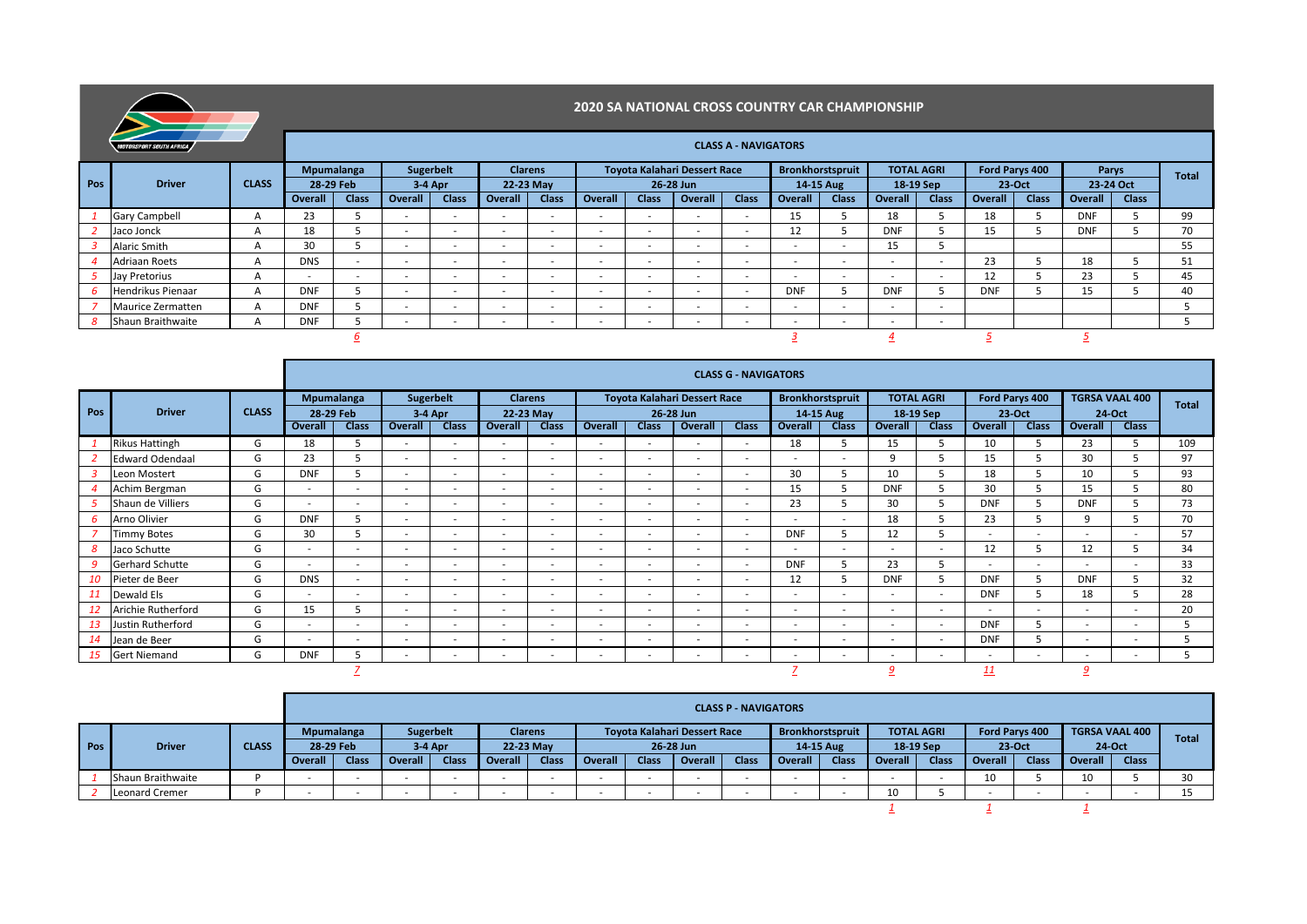

|     | <b>MOTORSPORT SOUTH AFRICA</b> |              |                                |                          |                          |                          |                          |                             |                          |                          |                                           | <b>CLASS FIA - DRIVERS</b> |                          |                |                          |                          |                          |                          |                          |                                 |              |
|-----|--------------------------------|--------------|--------------------------------|--------------------------|--------------------------|--------------------------|--------------------------|-----------------------------|--------------------------|--------------------------|-------------------------------------------|----------------------------|--------------------------|----------------|--------------------------|--------------------------|--------------------------|--------------------------|--------------------------|---------------------------------|--------------|
| Pos | <b>Driver</b>                  | <b>CLASS</b> | <b>Mpumalanga</b><br>28-29 Feb |                          | <b>Sugerbelt</b>         | 3-4 Apr                  |                          | <b>Clarens</b><br>22-23 May |                          |                          | Toyota Kalahari Dessert Race<br>26-28 Jun |                            | Bronkhorstspruit         | 14-15 Aug      | <b>TOTAL AGRI</b>        | 18-19 Sep                |                          | Ford Parys 400<br>23-Oct |                          | <b>TGRSA VAAL 400</b><br>24-Oct | <b>Total</b> |
|     |                                |              | Overall                        | <b>Class</b>             | Overall                  | <b>Class</b>             | Overall                  | <b>Class</b>                | <b>Overall</b>           | <b>Class</b>             | <b>Overall</b>                            | <b>Class</b>               | Overall                  | <b>Class</b>   | Overall                  | <b>Class</b>             | Overall                  | <b>Class</b>             | Overall                  | <b>Class</b>                    |              |
|     | Henk Lategan                   | <b>FIA</b>   | 30                             |                          |                          | $\sim$                   | $\overline{\phantom{a}}$ | $\overline{a}$              | $\overline{\phantom{a}}$ | $\overline{\phantom{a}}$ | $\overline{a}$                            | $\overline{a}$             | 30                       | 5              | 30                       |                          | 23                       |                          | 30                       | 5                               | 168          |
|     | Giniel de Villiers             | <b>FIA</b>   | 23                             |                          | $\sim$                   | $\sim$                   | $\overline{\phantom{a}}$ | $\overline{\phantom{a}}$    | $\sim$                   | $\overline{\phantom{a}}$ | $\sim$                                    | $\overline{a}$             | 18                       |                | 12                       |                          | 15                       |                          | 23                       |                                 | 116          |
|     | Chris Visser                   | <b>FIA</b>   | 15                             | 5                        |                          | $\sim$                   | $\overline{\phantom{0}}$ | $\overline{a}$              | $\overline{\phantom{a}}$ |                          |                                           | $\overline{a}$             | 23                       | 5              | <b>DNF</b>               |                          | 30                       |                          | 15                       |                                 | 108          |
|     | Brian Baragwanath              | <b>FIA</b>   | 12                             |                          | $\overline{a}$           | $\sim$                   | $\overline{\phantom{0}}$ | $\overline{a}$              | $\overline{\phantom{a}}$ | $\overline{\phantom{0}}$ | $\sim$                                    | $\overline{a}$             | 15                       | 5              | 23                       |                          |                          |                          | 18                       | 5                               | 100          |
|     | Shameer Variawa                | <b>FIA</b>   | 10                             |                          |                          | $\overline{a}$           | $\overline{\phantom{a}}$ | $\overline{a}$              | $\overline{\phantom{a}}$ | $\overline{\phantom{0}}$ |                                           |                            | 12                       |                | 18                       |                          | 10                       |                          | 10                       |                                 | 85           |
|     | Gareth Woolridge               | <b>FIA</b>   | $\overline{\phantom{a}}$       | $\overline{\phantom{a}}$ |                          | $\sim$                   | $\overline{\phantom{0}}$ | $\overline{\phantom{a}}$    | $\sim$                   | $\overline{\phantom{a}}$ | $\sim$                                    | $\overline{a}$             | 10                       |                | 15                       | 5                        | 18                       |                          | 12                       |                                 | 75           |
|     | Lance Woolridge                | <b>FIA</b>   | 18                             | 5                        |                          | $\sim$                   | $\overline{\phantom{0}}$ | $\overline{a}$              | $\overline{\phantom{a}}$ | $\overline{\phantom{a}}$ |                                           | $\overline{\phantom{0}}$   | q                        |                | 10                       |                          | 8                        |                          |                          |                                 | 74           |
|     | Clint Weston                   | <b>FIA</b>   | <b>DNF</b>                     |                          |                          | $\sim$                   | $\overline{\phantom{a}}$ | $\overline{\phantom{a}}$    | $\overline{\phantom{a}}$ |                          | $\sim$                                    | $\overline{a}$             | 8                        |                | 6                        |                          | 12                       |                          | 8                        |                                 | 59           |
|     | <b>Ernest Roberts</b>          | <b>FIA</b>   | <b>DNF</b>                     | 5                        |                          | $\sim$                   | $\overline{\phantom{0}}$ | $\overline{\phantom{a}}$    | $\overline{a}$           | $\overline{\phantom{0}}$ | $\overline{\phantom{a}}$                  | $\overline{\phantom{0}}$   | $\overline{\phantom{a}}$ |                |                          |                          | 6                        |                          | q                        |                                 | 54           |
|     | Johan van Staden               | <b>FIA</b>   | <b>DNF</b>                     |                          | $\sim$                   | $\sim$                   | $\overline{\phantom{a}}$ | $\overline{a}$              | $\sim$                   | $\overline{\phantom{a}}$ | $\overline{a}$                            | $\sim$                     | 6                        |                | 8                        |                          | q                        |                          |                          |                                 | 53           |
|     | Marius Fourie                  | <b>FIA</b>   | 8                              | 5                        |                          | $\overline{a}$           | $\overline{\phantom{a}}$ | $\overline{\phantom{a}}$    |                          |                          |                                           |                            | <b>DNF</b>               | 5              | <b>DNF</b>               |                          |                          |                          | $\overline{ }$           |                                 | 45           |
|     | Mark Corbett                   | <b>FIA</b>   | $\overline{\phantom{a}}$       | $\overline{\phantom{0}}$ | $\overline{\phantom{0}}$ | $\sim$                   | $\overline{\phantom{a}}$ | $\overline{\phantom{a}}$    | $\overline{a}$           | $\overline{\phantom{a}}$ | $\sim$                                    | $\overline{a}$             | $\overline{\phantom{a}}$ | $\sim$         | g                        |                          | 3                        |                          | $\overline{\phantom{0}}$ | $\overline{\phantom{0}}$        | 22           |
|     | Philip Botha                   | <b>FIA</b>   | $\overline{\phantom{a}}$       | $\overline{\phantom{a}}$ |                          | $\sim$                   | $\overline{\phantom{a}}$ | $\sim$                      | $\overline{\phantom{a}}$ | $\overline{\phantom{a}}$ | $\sim$                                    | $\overline{\phantom{a}}$   | $\overline{\phantom{a}}$ | $\sim$         | $\overline{\phantom{a}}$ | $\overline{\phantom{0}}$ |                          |                          | 6                        | 5                               | 20           |
|     | Thilo Himmel                   | <b>FIA</b>   | 9                              | 5                        | ۰.                       | $\sim$                   | $\overline{\phantom{a}}$ | $\overline{\phantom{a}}$    | $\overline{a}$           | $\sim$                   | $\overline{\phantom{0}}$                  | $\sim$                     | $\overline{\phantom{a}}$ | $\overline{a}$ | <u>. .</u>               | $\sim$                   | $\overline{\phantom{a}}$ | $\sim$                   | $\overline{\phantom{a}}$ |                                 | 14           |
|     | <b>Marcos Baumgart</b>         | <b>FIA</b>   |                                |                          |                          | $\overline{a}$           | $\overline{\phantom{a}}$ | $\overline{a}$              | $\overline{\phantom{a}}$ | $\overline{\phantom{a}}$ | $\overline{a}$                            | $\overline{a}$             | $\overline{\phantom{a}}$ | $\overline{a}$ | $\overline{\phantom{a}}$ | $\overline{\phantom{a}}$ |                          | $\overline{\phantom{a}}$ | $\overline{\phantom{0}}$ |                                 | 12           |
| 16  | Daniel Schroder                | <b>FIA</b>   | <b>DNF</b>                     |                          | $\overline{a}$           | $\sim$                   | $\overline{\phantom{a}}$ | $\overline{\phantom{a}}$    | $\sim$                   | $\overline{\phantom{a}}$ | $\sim$                                    | $\overline{a}$             | ٠                        | $\sim$         | $\overline{\phantom{a}}$ | $\overline{\phantom{a}}$ | $\overline{\phantom{a}}$ | $\overline{\phantom{a}}$ | ٠                        | $\overline{\phantom{a}}$        | 5            |
|     | Ramon Bezuidenhout             | <b>FIA</b>   | <b>DNF</b>                     | b.                       |                          | $\overline{\phantom{a}}$ | $\overline{\phantom{a}}$ |                             | ٠                        |                          |                                           |                            | $\overline{\phantom{a}}$ | $\sim$         | ٠                        | $\overline{a}$           |                          |                          | $\overline{\phantom{a}}$ |                                 | 5            |
|     |                                |              |                                | <u>14</u>                |                          |                          |                          |                             |                          |                          |                                           |                            |                          |                | <u> 12</u>               |                          | <u>13</u>                |                          | 12                       |                                 |              |

|     |                       |              |            |              |                          |                          |                          |              |                          |                          |                              | <b>CLASS T - DRIVERS</b> |                          |                          |                          |              |                          |              |                |                |              |
|-----|-----------------------|--------------|------------|--------------|--------------------------|--------------------------|--------------------------|--------------|--------------------------|--------------------------|------------------------------|--------------------------|--------------------------|--------------------------|--------------------------|--------------|--------------------------|--------------|----------------|----------------|--------------|
|     |                       |              |            | Mpumalanga   | Sugerbelt                |                          | <b>Clarens</b>           |              |                          |                          | Toyota Kalahari Dessert Race |                          |                          | <b>Bronkhorstspruit</b>  | <b>TOTAL AGRI</b>        |              | Ford Parys 400           |              |                | TGRSA VAAL 400 | <b>Total</b> |
| Pos | <b>Driver</b>         | <b>CLASS</b> | 28-29 Feb  |              | 3-4 Apr                  |                          |                          | 22-23 May    |                          |                          | 26-28 Jun                    |                          |                          | 14-15 Aug                | 18-19 Sep                |              |                          | 23-Oct       |                | 24-Oct         |              |
|     |                       |              | Overall    | <b>Class</b> | <b>Overall</b>           | <b>Class</b>             | Overall                  | <b>Class</b> | Overall                  | <b>Class</b>             | <b>Overall</b>               | <b>Class</b>             | <b>Overall</b>           | <b>Class</b>             | Overall                  | <b>Class</b> | <b>Overall</b>           | <b>Class</b> | <b>Overall</b> | <b>Class</b>   |              |
|     | Johan Horn            |              | 30         |              | $\overline{\phantom{a}}$ | $\overline{\phantom{0}}$ | $\overline{\phantom{0}}$ |              | $\overline{\phantom{0}}$ |                          |                              |                          | <b>DNF</b>               |                          | כד                       |              | 18                       |              | 30             |                | 118          |
|     | <b>Terence Marsh</b>  |              | 15         |              | $\overline{\phantom{a}}$ | $\sim$                   | $\overline{\phantom{0}}$ |              | $\overline{\phantom{0}}$ | $\overline{\phantom{a}}$ | $\sim$                       |                          | 18                       |                          | 10                       |              | 15                       |              | 18             |                | 101          |
|     | <b>Wors Prinsloo</b>  |              | 18         |              | $\overline{\phantom{0}}$ | $\overline{\phantom{0}}$ | $\overline{\phantom{0}}$ |              | $\overline{\phantom{a}}$ |                          |                              |                          | <b>DNF</b>               |                          | 18                       |              | 30                       |              | <b>DNF</b>     |                | 91           |
|     | <b>Gary Bertholdt</b> |              | 23         |              | $\overline{\phantom{a}}$ | $\overline{\phantom{a}}$ | $\overline{\phantom{0}}$ |              | $\overline{\phantom{a}}$ |                          |                              |                          | <b>DNF</b>               |                          | 12                       |              | 10                       |              | 15             |                | 85           |
|     | Malcolm Kock          |              | <b>DNF</b> |              | $\overline{\phantom{a}}$ | $\overline{\phantom{0}}$ | $\overline{\phantom{0}}$ |              | $\overline{\phantom{0}}$ | $\overline{\phantom{a}}$ | $\sim$                       |                          | $\sim$                   | $\overline{\phantom{0}}$ | 23                       |              | 23                       |              | 23             |                | 89           |
|     | Jacques van Tonder    |              | ᅭ          |              | $\overline{\phantom{0}}$ | $\overline{\phantom{a}}$ | $\overline{\phantom{0}}$ |              | $\overline{\phantom{0}}$ |                          | $\sim$                       |                          | $\overline{\phantom{a}}$ | $\overline{\phantom{0}}$ | $\overline{\phantom{a}}$ |              | 12                       |              | <b>DNF</b>     |                | 39           |
|     | Bernard Johnstone     |              | 10         |              | $\overline{\phantom{a}}$ | $\overline{\phantom{a}}$ | $\overline{\phantom{0}}$ |              | $\overline{\phantom{a}}$ | $\overline{\phantom{a}}$ | $-$                          |                          | $\overline{\phantom{a}}$ | $\overline{\phantom{0}}$ | -                        |              | $\overline{\phantom{0}}$ | $\sim$       | $\sim$         |                | 15           |
|     |                       |              |            |              |                          |                          |                          |              |                          |                          |                              |                          |                          |                          |                          |              |                          |              |                |                |              |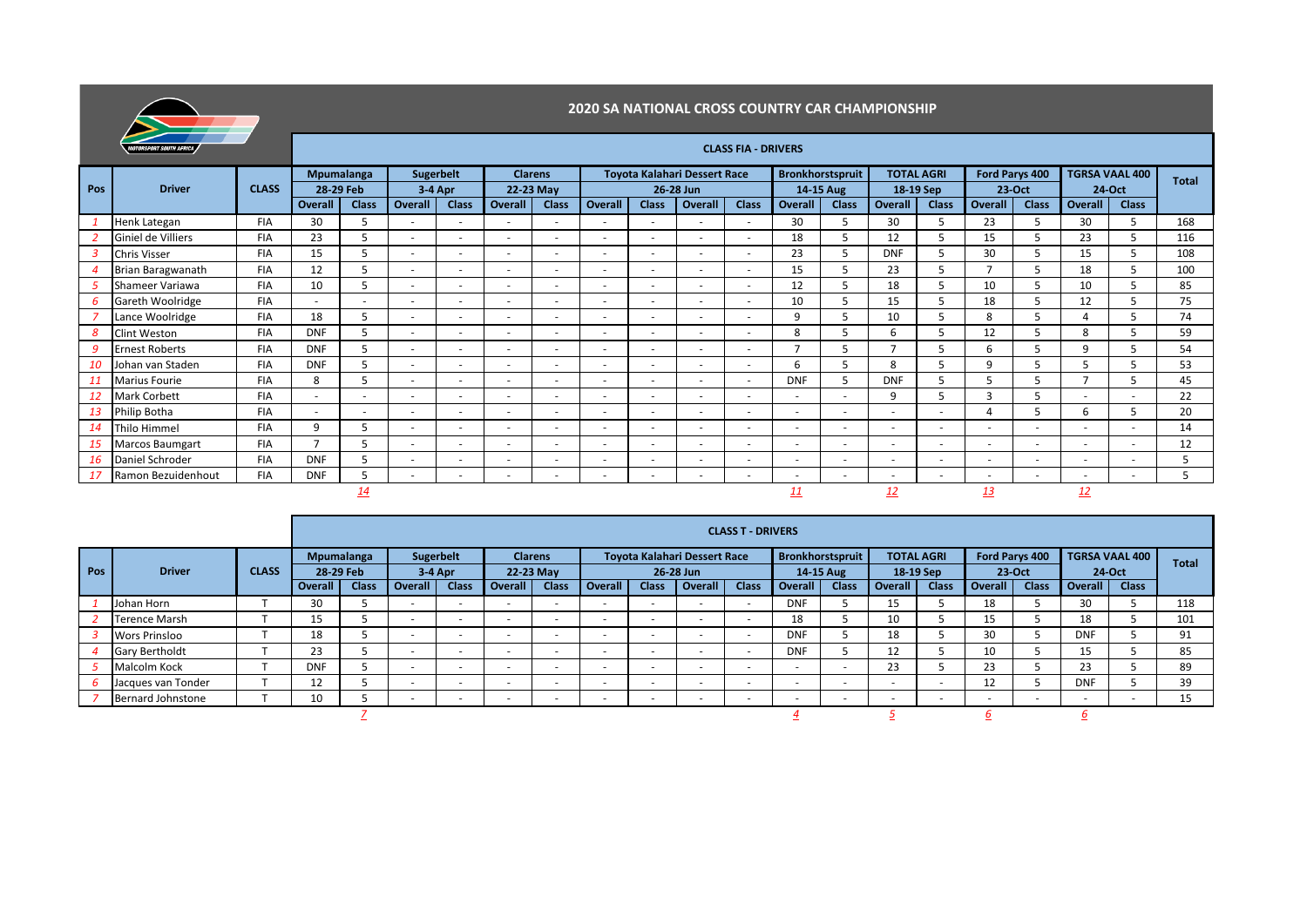

|     | ╼<br><b>MOTORSPORT SOUTH AFRICA</b> |              | <b>CLASS FIA - NAVIGATORS</b> |                          |                |                          |                          |                          |                          |                          |                                     |                          |                          |                          |                          |                          |                          |              |                          |              |              |
|-----|-------------------------------------|--------------|-------------------------------|--------------------------|----------------|--------------------------|--------------------------|--------------------------|--------------------------|--------------------------|-------------------------------------|--------------------------|--------------------------|--------------------------|--------------------------|--------------------------|--------------------------|--------------|--------------------------|--------------|--------------|
|     |                                     |              |                               | <b>Mpumalanga</b>        |                | <b>Sugerbelt</b>         |                          | <b>Clarens</b>           |                          |                          | <b>Toyota Kalahari Dessert Race</b> |                          | <b>Bronkhorstspruit</b>  |                          | <b>TOTAL AGRI</b>        |                          | Ford Parys 400           |              | <b>TGRSA VAAL 400</b>    |              | <b>Total</b> |
| Pos | <b>Driver</b>                       | <b>CLASS</b> | 28-29 Feb                     |                          |                | $3-4$ Apr                |                          | 22-23 May                |                          | 26-28 Jun                |                                     |                          | 14-15 Aug                |                          | 18-19 Sep                |                          | 23 Oct                   |              | 24 Oct                   |              |              |
|     |                                     |              | <b>Overall</b>                | <b>Class</b>             | <b>Overall</b> | <b>Class</b>             | Overall                  | <b>Class</b>             | <b>Overal</b>            | <b>Class</b>             | <b>Overall</b>                      | <b>Class</b>             | Overall                  | <b>Class</b>             | <b>Overall</b>           | <b>Class</b>             | <b>Overall</b>           | <b>Class</b> | Overall                  | <b>Class</b> |              |
|     | <b>Brett Cummings</b>               | <b>FIA</b>   | 30                            | 5                        |                |                          |                          |                          |                          |                          |                                     |                          | 30                       | 5                        | 30                       | 5                        | 23                       | 5            | 30                       | 5            | 168          |
|     | Danie Stassen                       | <b>FIA</b>   | 15                            | 5                        |                |                          |                          |                          |                          |                          |                                     |                          | 23                       | 5                        | <b>DNF</b>               | 5                        | 30                       | 5            | 15                       | 5            | 108          |
|     | Dennis Murphy                       | <b>FIA</b>   | 10                            | 5                        |                |                          |                          |                          | $\overline{\phantom{0}}$ | $\overline{\phantom{0}}$ | $\overline{a}$                      |                          | 12                       | 5                        | 18                       | 5                        | 10                       | 5            | 10                       |              | 85           |
|     | <b>Taye Perry</b>                   | <b>FIA</b>   | $\overline{\phantom{a}}$      | $\overline{\phantom{a}}$ |                | -                        |                          | $\overline{\phantom{0}}$ | $\overline{\phantom{a}}$ | $\overline{\phantom{a}}$ | $\overline{\phantom{0}}$            | $\overline{\phantom{0}}$ | 15                       | 5                        | 23                       | 5                        | $\mathbf{z}$             | 5            | 18                       |              | 83           |
|     | Alex Haro Bravo                     | <b>FIA</b>   | 23                            | 5                        |                | $\overline{\phantom{0}}$ | $\overline{\phantom{0}}$ | $\sim$                   | $\overline{\phantom{a}}$ | $\overline{\phantom{0}}$ | $\overline{\phantom{0}}$            | $\overline{a}$           | $\overline{\phantom{m}}$ | $\overline{\phantom{0}}$ | $\overline{\phantom{a}}$ | $\overline{\phantom{a}}$ | 15                       | 5            | 23                       |              | 76           |
|     | <b>Boyd Dreyer</b>                  | <b>FIA</b>   |                               | $\overline{\phantom{a}}$ |                |                          |                          |                          | $\overline{\phantom{0}}$ | $\overline{\phantom{0}}$ | $\overline{a}$                      | $\overline{\phantom{0}}$ | 10                       | 5                        | 15                       | 5                        | 18                       | 5            | 12                       | 5            | 75           |
|     | <b>Elvene Vonk</b>                  | <b>FIA</b>   | 18                            | 5                        |                | ٠                        |                          | $\sim$                   | $\sim$                   | $\overline{\phantom{a}}$ | $\overline{\phantom{a}}$            | $\overline{a}$           | 9                        | 5                        | 10                       | 5                        | 8                        | 5            |                          |              | 74           |
|     | Juan Mohr                           | <b>FIA</b>   | 12                            | 5                        |                | ٠                        |                          | $\sim$                   | $\overline{\phantom{a}}$ | $\overline{\phantom{a}}$ | $\overline{\phantom{a}}$            | $\overline{\phantom{a}}$ | 18                       | 5                        | 12                       | 5                        | 3                        | 5            |                          |              | 65           |
|     | Gerhard Snyman                      | <b>FIA</b>   | <b>DNF</b>                    | 5                        |                | $\overline{\phantom{0}}$ | $\overline{\phantom{0}}$ | $\sim$                   | $\overline{\phantom{a}}$ | $\overline{\phantom{0}}$ | $\overline{\phantom{0}}$            | $\overline{a}$           | 8                        | 5                        | 6                        |                          | 12                       | 5            | 8                        |              | 59           |
|     | Henry Kohne                         | <b>FIA</b>   | <b>DNF</b>                    | 5                        |                | ٠                        | $\overline{\phantom{a}}$ | $\sim$                   | $\overline{\phantom{a}}$ | $\overline{\phantom{a}}$ | $\overline{\phantom{a}}$            | $\overline{\phantom{a}}$ | $\overline{ }$           | 5                        | $\overline{ }$           |                          | 6                        | 5            | $\mathsf{q}$             |              | 54           |
|     | Jolinda Fourie                      | <b>FIA</b>   | 8                             | 5                        |                | $\overline{\phantom{a}}$ | $\overline{\phantom{a}}$ | $\sim$                   | $\overline{\phantom{a}}$ | $\overline{\phantom{a}}$ | $\overline{\phantom{a}}$            | $\sim$                   | <b>DNF</b>               | 5                        | <b>DNF</b>               | 5                        | 5                        | 5            |                          |              | 45           |
|     | Sean van Staden                     | <b>FIA</b>   | <b>DNF</b>                    | 5                        |                | ٠                        | $\overline{\phantom{a}}$ |                          | $\overline{\phantom{a}}$ | $\sim$                   | $\overline{\phantom{a}}$            | $\sim$                   | 6                        | 5                        | 8                        | 5                        | $\ddot{\phantom{1}}$     |              |                          |              | 29           |
|     | Leander Pienaar                     | <b>FIA</b>   | $\overline{\phantom{a}}$      | $\overline{\phantom{a}}$ |                | $\overline{\phantom{0}}$ | $\overline{\phantom{a}}$ |                          | $\overline{\phantom{a}}$ | $\overline{\phantom{a}}$ | $\overline{\phantom{0}}$            | $\overline{\phantom{a}}$ | $\overline{\phantom{a}}$ | $\overline{\phantom{a}}$ |                          | $\overline{\phantom{a}}$ | 9                        | 5            | 5                        | 5            | 24           |
|     | Roelof Janse van Vuuren             | <b>FIA</b>   | $\overline{\phantom{a}}$      | $\overline{\phantom{a}}$ |                | ٠                        | $\sim$                   |                          | $\overline{\phantom{a}}$ | $\overline{\phantom{a}}$ | $\overline{\phantom{a}}$            | $\overline{\phantom{a}}$ | $\overline{\phantom{a}}$ | $\overline{\phantom{a}}$ | $\overline{\phantom{a}}$ | $\overline{\phantom{a}}$ | $\Delta$                 | 5            | 6                        |              | 20           |
|     | <b>Gerhard Schutte</b>              | <b>FIA</b>   | 9                             | 5                        |                | $\overline{\phantom{a}}$ | $\overline{\phantom{a}}$ | $\overline{a}$           | $\overline{\phantom{a}}$ | $\overline{\phantom{a}}$ | $\overline{\phantom{a}}$            | $\overline{\phantom{a}}$ | $\overline{\phantom{a}}$ | $\overline{\phantom{a}}$ | $\overline{\phantom{a}}$ | $\overline{\phantom{a}}$ | $\overline{\phantom{a}}$ |              |                          | ٠            | 14           |
|     | Rodney Burke                        | <b>FIA</b>   | $\overline{\phantom{a}}$      |                          |                | $\overline{\phantom{0}}$ |                          |                          | $\overline{\phantom{a}}$ | $\overline{a}$           | $\overline{\phantom{a}}$            | $\overline{\phantom{a}}$ | $\overline{a}$           | $\sim$                   | 9                        | 5                        | $\overline{\phantom{a}}$ |              |                          |              | 14           |
| 17  | Kieber Cincea                       | <b>FIA</b>   | $\overline{\phantom{a}}$      | 5                        |                | $\overline{\phantom{a}}$ |                          |                          | $\overline{\phantom{a}}$ | $\overline{\phantom{a}}$ | $\overline{\phantom{a}}$            | $\overline{\phantom{a}}$ | $\overline{\phantom{a}}$ | $\overline{\phantom{a}}$ |                          | $\overline{\phantom{a}}$ | $\overline{\phantom{a}}$ |              | $\overline{\phantom{0}}$ | ٠            | 12           |
| 18  | Ryan Bland                          | <b>FIA</b>   | <b>DNF</b>                    | 5                        |                | $\overline{\phantom{a}}$ |                          |                          | $\overline{\phantom{0}}$ | $\overline{\phantom{0}}$ | $\overline{\phantom{0}}$            |                          | $\overline{\phantom{a}}$ | $\overline{\phantom{a}}$ |                          | $\overline{\phantom{a}}$ | $\overline{\phantom{a}}$ |              |                          |              | 5            |
|     | Maret Bezuidenhout                  | <b>FIA</b>   | <b>DNF</b>                    | 5                        |                |                          |                          |                          | ٠                        |                          |                                     |                          | $\overline{\phantom{a}}$ | $\overline{\phantom{a}}$ |                          | $\overline{\phantom{a}}$ | ٠                        |              |                          |              | 5            |
|     |                                     |              |                               | <u> 14</u>               |                |                          |                          |                          |                          |                          |                                     |                          | <u> 11</u>               |                          | 12                       |                          | 13                       |              | <u>12</u>                |              |              |

|            |                          |              |            |                          |                          |                          |                          |                          |                          |                          |                                     | <b>CLASS T - NAVIGATORS</b> |                          |                          |                          |                          |                          |                          |                          |              |              |
|------------|--------------------------|--------------|------------|--------------------------|--------------------------|--------------------------|--------------------------|--------------------------|--------------------------|--------------------------|-------------------------------------|-----------------------------|--------------------------|--------------------------|--------------------------|--------------------------|--------------------------|--------------------------|--------------------------|--------------|--------------|
|            | <b>Driver</b>            |              | Mpumalanga |                          | Sugerbelt                |                          | <b>Clarens</b>           |                          |                          |                          | <b>Toyota Kalahari Dessert Race</b> |                             | Bronkhorstspruit         |                          | <b>TOTAL AGRI</b>        |                          | Ford Parys 400           |                          | <b>TGRSA VAAL 400</b>    |              | <b>Total</b> |
| <b>Pos</b> |                          | <b>CLASS</b> | 28-29 Feb  |                          | $3-4$ Apr                |                          | 22-23 May                |                          | 26-28 Jun                |                          |                                     |                             | 14-15 Aug                |                          | 18-19 Sep                |                          | 23-Oct                   |                          | 24-Oct                   |              |              |
|            |                          |              | Overall    | <b>Class</b>             | <b>Overall</b>           | <b>Class</b>             | Overall                  | <b>Class</b>             | <b>Overall</b>           | <b>Class</b>             | Overall                             | <b>Class</b>                | Overall                  | <b>Class</b>             | <b>Overall</b>           | <b>Class</b>             | Overall                  | <b>Class</b>             | Overall                  | <b>Class</b> |              |
|            | <b>Werner Horn</b>       |              | 30         |                          | -                        |                          | $\sim$                   | $\overline{\phantom{a}}$ | $\overline{\phantom{0}}$ | $\overline{\phantom{0}}$ | $\overline{\phantom{0}}$            |                             | <b>DNF</b>               |                          | 15                       |                          | 18                       |                          | 30                       |              | 118          |
|            | Letshego Zulu            |              | 15         |                          | $\overline{\phantom{a}}$ | $\overline{\phantom{0}}$ | $\sim$                   | $\overline{\phantom{a}}$ | $\sim$                   | $\overline{\phantom{0}}$ | <b>.</b>                            | $\overline{\phantom{0}}$    | 18                       |                          | 10                       |                          | 15                       |                          | 18                       |              | 101          |
|            | Andre Vermeulen          |              | 18         |                          | -                        |                          | $\overline{\phantom{0}}$ | $\sim$                   | $\overline{\phantom{0}}$ | $\overline{\phantom{0}}$ | $\overline{\phantom{a}}$            |                             | <b>DNF</b>               |                          | 18                       |                          | 30                       |                          | <b>DNF</b>               |              | 91           |
|            | Frans Kock               |              | <b>DNF</b> |                          | -                        |                          | $\overline{\phantom{0}}$ | $\sim$                   | $\overline{\phantom{a}}$ | $\sim$                   | $\overline{\phantom{0}}$            | $\overline{\phantom{0}}$    | $\sim$                   | $\overline{\phantom{a}}$ | 23                       |                          | 23                       |                          | 23                       |              | 89           |
|            | <b>Geoff Minnitt</b>     |              |            | $\overline{\phantom{0}}$ | -                        |                          | $\sim$                   | $\sim$                   | $\sim$                   | $\sim$                   | $\sim$                              |                             | <b>DNF</b>               |                          | 12                       |                          | 10                       |                          | 15                       |              | 57           |
|            | Sammy Redelinghuys       |              | 12         |                          | -                        |                          | $\overline{\phantom{0}}$ | $\overline{\phantom{a}}$ | -                        | $\overline{a}$           | $\overline{\phantom{0}}$            | $\overline{\phantom{0}}$    | $\sim$                   | $\overline{\phantom{a}}$ | $\overline{\phantom{a}}$ | $\overline{a}$           | 12                       |                          | <b>DNF</b>               |              | 39           |
|            | <b>Siegfried Rousseu</b> |              | 23         |                          |                          |                          | $\overline{\phantom{0}}$ | $\sim$                   | $\sim$                   | $\sim$                   | $\overline{\phantom{a}}$            | $\overline{\phantom{0}}$    | $\sim$                   |                          | $\overline{\phantom{a}}$ | $\overline{a}$           | $\sim$                   | $\overline{\phantom{0}}$ | $\sim$                   |              | 28           |
|            | Minette Johnstone        |              | 10         |                          | -                        |                          | $\overline{\phantom{0}}$ | $\overline{\phantom{a}}$ | -                        | $\overline{a}$           | $\overline{\phantom{a}}$            | $\overline{\phantom{0}}$    | $\overline{\phantom{a}}$ |                          | $\overline{\phantom{a}}$ | $\overline{\phantom{a}}$ | $\overline{\phantom{a}}$ | $\overline{\phantom{0}}$ | $\sim$                   |              | 15           |
|            | <b>Wade Harris</b>       |              |            | $\overline{\phantom{0}}$ |                          |                          | $\overline{\phantom{0}}$ | $\overline{\phantom{a}}$ |                          | $\overline{\phantom{0}}$ | $\overline{\phantom{0}}$            |                             | $\sim$                   |                          | $\overline{\phantom{a}}$ | $\overline{\phantom{a}}$ | $\overline{\phantom{0}}$ | $\overline{\phantom{0}}$ | $\overline{\phantom{a}}$ |              | $\Omega$     |
|            |                          |              |            |                          |                          |                          |                          |                          |                          |                          |                                     |                             |                          |                          |                          |                          |                          |                          |                          |              |              |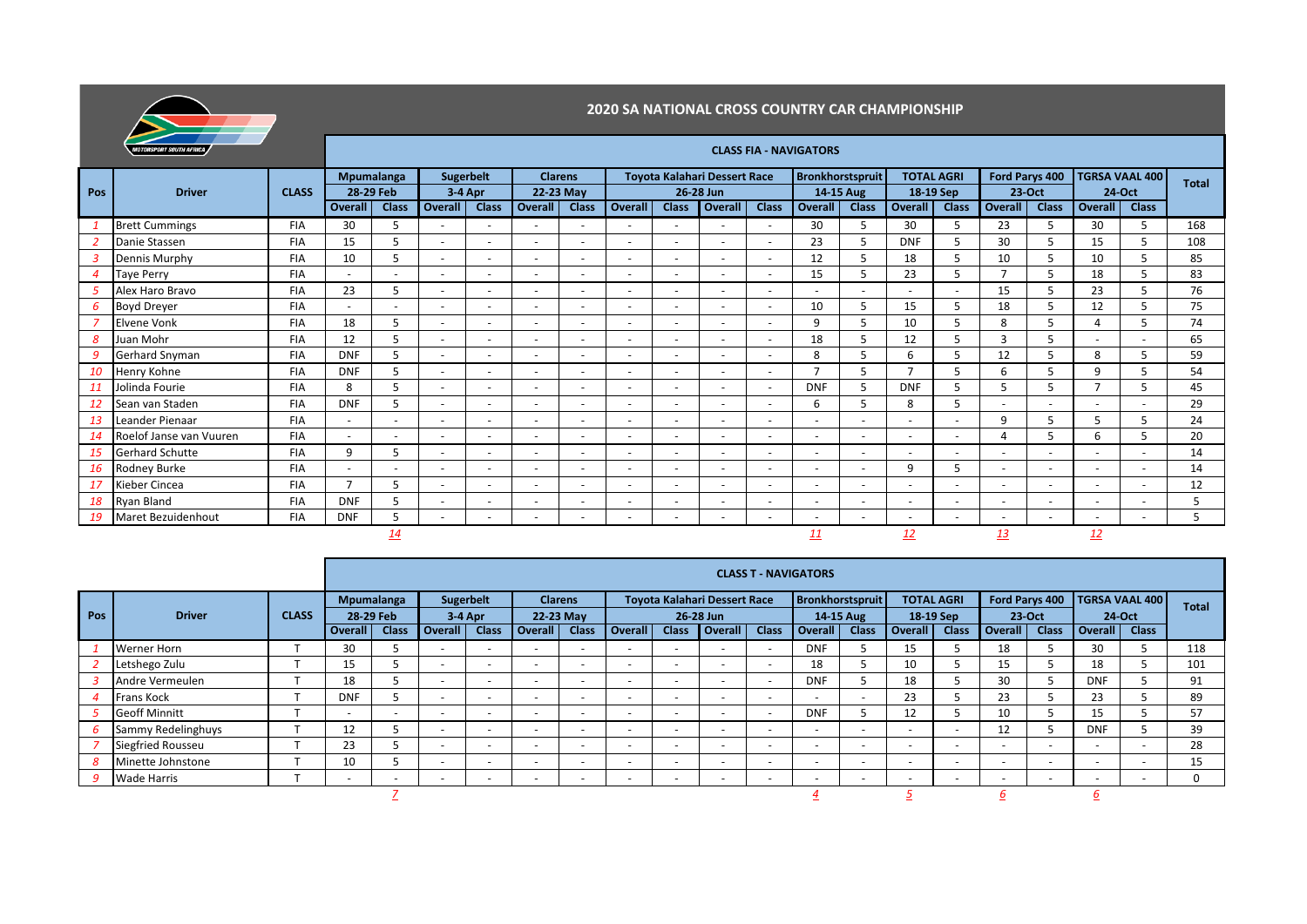

| <b>MANUFACTURERS</b>  |    |    |    |    |    |                        |                         |   |                         |                |    |                |                         |                |              |                                  |
|-----------------------|----|----|----|----|----|------------------------|-------------------------|---|-------------------------|----------------|----|----------------|-------------------------|----------------|--------------|----------------------------------|
| <b>Position</b>       | 1  | 2  | 3  | 4  | 5  | 6                      | 7                       | 8 | Gold                    | 10             | 11 | 12             | 13                      | 14             | 15           | <b>TOTAL</b>                     |
| <b>Points</b>         | 30 | 23 | 18 | 15 | 12 | 10                     | 9                       | 8 | $\overline{\mathbf{z}}$ | 6              | 5  | 4              | $\overline{\mathbf{3}}$ | $\mathbf{2}$   | $\mathbf{1}$ |                                  |
|                       |    |    |    |    |    | <b>MPUMALANGA</b>      |                         |   |                         |                |    |                |                         |                |              |                                  |
| <b>BMW</b>            |    |    |    |    |    |                        |                         |   |                         |                |    |                |                         |                |              | $\pmb{0}$                        |
| Ford<br>Nissan        |    |    | 18 |    |    |                        |                         |   | $\overline{7}$          |                |    | $\overline{4}$ | $\overline{2}$          |                | $\mathbf{1}$ | $\overline{32}$<br>11            |
| Toyota                | 30 | 23 |    | 15 |    | 10                     | 9                       | 8 |                         | 6              | 5  |                |                         | $\overline{2}$ |              | 97                               |
| VW                    |    |    |    |    |    |                        |                         |   |                         |                |    |                |                         |                |              | 0                                |
| CR                    |    |    |    |    | 12 |                        |                         |   |                         |                |    |                |                         |                |              | 12                               |
|                       |    |    |    |    |    | <b>SUGARBELT</b>       |                         |   |                         |                |    |                |                         |                |              |                                  |
| <b>BMW</b>            |    |    |    |    |    |                        |                         |   |                         |                |    |                |                         |                |              | 0                                |
| Ford                  |    |    |    |    |    |                        |                         |   |                         |                |    |                |                         |                |              | 0                                |
| Nissan                |    |    |    |    |    |                        |                         |   |                         |                |    |                |                         |                |              | 0                                |
| Toyota                |    |    |    |    |    |                        |                         |   |                         |                |    |                |                         |                |              | 0                                |
| <b>VW</b>             |    |    |    |    |    |                        |                         |   |                         |                |    |                |                         |                |              | 0                                |
| Renault<br>CR         |    |    |    |    |    |                        |                         |   |                         |                |    |                |                         |                |              | $\pmb{0}$<br>0                   |
|                       |    |    |    |    |    | <b>CLARENS</b>         |                         |   |                         |                |    |                |                         |                |              |                                  |
| <b>BMW</b>            |    |    |    |    |    |                        |                         |   |                         |                |    |                |                         |                |              | 0                                |
| Ford                  |    |    |    |    |    |                        |                         |   |                         |                |    |                |                         |                |              | 0                                |
| Nissan                |    |    |    |    |    |                        |                         |   |                         |                |    |                |                         |                |              | 0                                |
| Toyota                |    |    |    |    |    |                        |                         |   |                         |                |    |                |                         |                |              | 0                                |
| VW                    |    |    |    |    |    |                        |                         |   |                         |                |    |                |                         |                |              | 0                                |
| Renault               |    |    |    |    |    |                        |                         |   |                         |                |    |                |                         |                |              | $\pmb{0}$                        |
| CR                    |    |    |    |    |    |                        |                         |   |                         |                |    |                |                         |                |              | 0                                |
|                       |    |    |    |    |    | <b>TDR 1000 HEAT 2</b> |                         |   |                         |                |    |                |                         |                |              |                                  |
| <b>BMW</b>            |    |    |    |    |    |                        |                         |   |                         |                |    |                |                         |                |              | 0                                |
| Ford<br>Nissan        |    |    |    |    |    |                        |                         |   |                         |                |    |                |                         |                |              | 0<br>0                           |
| Toyota                |    |    |    |    |    |                        |                         |   |                         |                |    |                |                         |                |              | 0                                |
| VW                    |    |    |    |    |    |                        |                         |   |                         |                |    |                |                         |                |              | 0                                |
| Renault               |    |    |    |    |    |                        |                         |   |                         |                |    |                |                         |                |              | 0                                |
| CR                    |    |    |    |    |    |                        |                         |   |                         |                |    |                |                         |                |              | 0                                |
|                       |    |    |    |    |    |                        | <b>BRONKHORSTSPRUIT</b> |   |                         |                |    |                |                         |                |              |                                  |
| <b>BMW</b>            |    |    |    |    |    |                        |                         |   |                         |                |    |                |                         |                |              | 0                                |
| Ford                  |    |    |    |    |    | 10                     | 9                       |   |                         |                |    |                |                         |                |              | 19                               |
| Nissan                |    |    |    |    |    |                        |                         | 8 | $\overline{7}$          | 6              |    |                |                         |                |              | 21                               |
| Toyota<br>VW          | 30 | 23 | 18 |    | 12 |                        |                         |   |                         |                |    |                |                         |                |              | 83<br>0                          |
| Renault               |    |    |    |    |    |                        |                         |   |                         |                | 5  |                |                         |                |              | 5                                |
| CR                    |    |    |    | 15 |    |                        |                         |   |                         |                |    |                |                         |                |              | 15                               |
|                       |    |    |    |    |    | <b>TOTAL AGRI</b>      |                         |   |                         |                |    |                |                         |                |              |                                  |
| <b>BMW</b>            |    |    |    |    |    |                        |                         |   |                         |                |    |                |                         |                |              | 0                                |
| Ford                  |    |    |    | 15 |    | $10\,$                 |                         |   | 7 <sup>7</sup>          | $\overline{6}$ |    |                |                         |                |              | 38                               |
| Nissan                |    |    |    |    |    |                        |                         |   |                         |                | 5  |                |                         |                | $\mathbf 1$  | 6                                |
| Toyota                | 30 |    | 18 |    | 12 |                        |                         |   |                         |                |    |                | $\overline{\mathbf{3}}$ | $\overline{2}$ |              | 65                               |
| VW                    |    |    |    |    |    |                        |                         |   |                         |                |    |                |                         |                |              | $\mathsf{O}\xspace$              |
| Renault               |    |    |    |    |    |                        |                         | 8 |                         |                |    |                |                         |                |              | $\overline{8}$<br>$\overline{4}$ |
| Mercedes - Benz<br>CR |    | 23 |    |    |    |                        | 9                       |   |                         |                |    | 4              |                         |                |              | $\overline{32}$                  |
|                       |    |    |    |    |    | <b>FORD PARYS</b>      |                         |   |                         |                |    |                |                         |                |              |                                  |
| <b>BMW</b>            |    |    |    |    |    |                        |                         |   |                         |                |    |                |                         |                |              | $\mathsf 0$                      |
| Ford                  |    |    | 18 |    |    | 10                     |                         | 8 |                         | 6              |    |                |                         |                | $\mathbf{1}$ | 43                               |
| Nissan                |    |    |    |    |    |                        |                         |   |                         |                |    |                | 3                       | $\overline{2}$ |              | 5                                |
| Toyota                | 30 | 23 |    | 15 |    |                        | 9                       |   |                         |                | 5  |                |                         |                |              | 82                               |
| VW                    |    |    |    |    |    |                        |                         |   |                         |                |    |                |                         |                |              | $\mathsf{O}\xspace$              |
| Renault               |    |    |    |    |    |                        |                         |   | $\overline{7}$          |                |    |                |                         |                |              | $\overline{7}$                   |
| Mercedes - Benz       |    |    |    |    | 12 |                        |                         |   |                         |                |    |                |                         |                |              | $12\,$                           |
| ${\sf CR}$            |    |    |    |    |    | <b>TGRSA Vaal</b>      |                         |   |                         |                |    | 4              |                         |                |              | $\overline{4}$                   |
| <b>BMW</b>            |    |    |    |    |    |                        |                         |   |                         |                |    |                |                         |                |              | $\mathsf 0$                      |
| Ford                  |    |    |    |    | 12 |                        |                         |   |                         | 6              | 5  |                |                         |                |              | 23                               |
| Nissan                |    |    |    |    |    |                        | 9                       |   |                         |                |    | 4              |                         | $\overline{2}$ |              | 15                               |
| Toyota                | 30 | 23 |    | 15 |    | 10                     |                         | 8 |                         |                |    |                | 3                       |                |              | 89                               |
| VW                    |    |    |    |    |    |                        |                         |   |                         |                |    |                |                         |                |              | $\mathsf{O}\xspace$              |
| Renault               |    |    |    |    |    |                        |                         |   |                         |                |    |                |                         |                | $\mathbf{1}$ | $\overline{\mathbf{1}}$          |
| Mercedes - Benz       |    |    |    |    |    |                        |                         |   | $\overline{7}$          |                |    |                |                         |                |              | $\overline{7}$                   |
| CR                    |    |    | 18 |    |    |                        |                         |   |                         |                |    |                |                         |                |              | $18\,$                           |